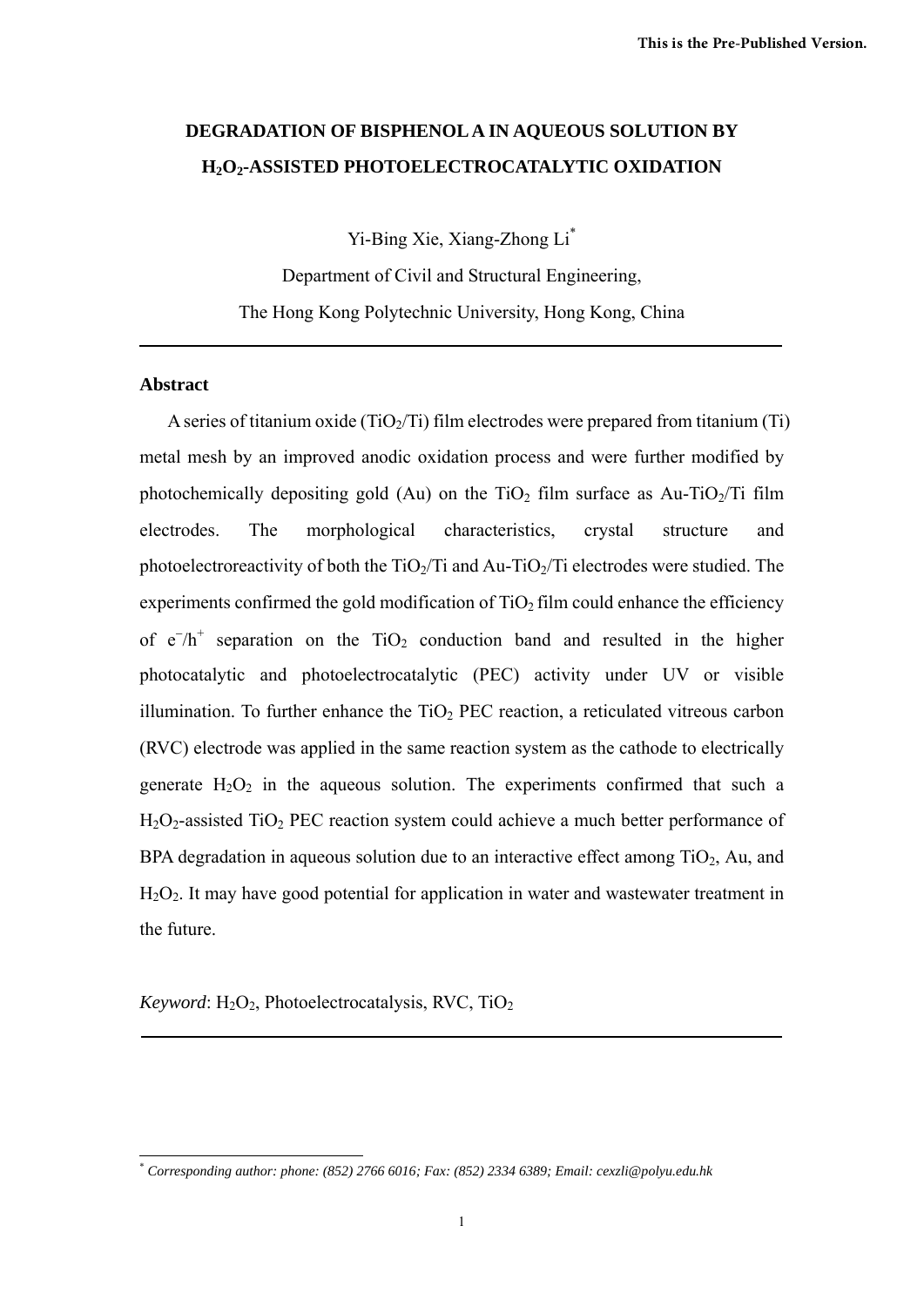## **1. Introduction**

In the environment, many substances either natural or synthetic chemicals have potential to interfere the hormone or endocrine systems of humans and animals even at a very low concentration [1]. A wide variety of substances, such as alkylphenolic compounds, bisphenols, dioxins, pesticides, furans, synthetic steroids, has been identified as endocrine disrupting chemicals (EDCs) and they are suspected to be able to affect the endocrine systems in various ways of causing an adverse response or disrupting their health, growth, and reproduction [2,3]. Unfortunately, these EDCs can not be degraded and removed completely by conventional biological degradation treatment. Consequently, the advanced treatment technologies are required to effectively eliminate these environmental pollutants in drinking water sources and wastewater effluents [4,5].

TiO2-based photocatalysis has been extensively studied for water and wastewater treatment because of its non-toxicity, photochemical stability, and reasonable costs. In this technique, photocatalytic (PC) oxidation of organic substances can be normally achieved with  $TiO<sub>2</sub>$  catalysts under UV illumination. Furthermore, photoelectrocatalytic (PEC) oxidation has proven to be more efficient than PC oxidation by driving the photogenerated electrons from  $TiO<sub>2</sub>$  conduction band to a counter electrode via an external circuit [6-10]. In most PEC oxidation systems, a particulate  $TiO<sub>2</sub>$  film electrode is usually used as the photoanode, while a counter electrode such as a Pt electrode is used as the cathode. Unfortunately, the role of the cathode beyond a counter electrode is usually disregarded in this kind of PEC reaction systems. Actually, some further advantages of utilizing the cathode for generating useful oxidant species such as hydrogen peroxide  $(H_2O_2)$  within the photoreactor could be realized, if the counter electrode is used as a functional cathode. In fact, the addition of the  $H_2O_2$  chemical as a sacrificial oxidant to scavenge the photo-induced  $TiO_2$ conduction band electrons ( $e^-$ <sub>CB</sub>) has been proven to be beneficial for improving the efficiency of PC oxidation in a TiO<sub>2</sub> suspension system by capturing the  $e^-$ <sub>CB</sub> to form the hydroxyl radical  $(°OH)$  [11,12]. Recent developments of electrochemistry have demonstrated that  $H_2O_2$  can be electrochemically generated on various carbon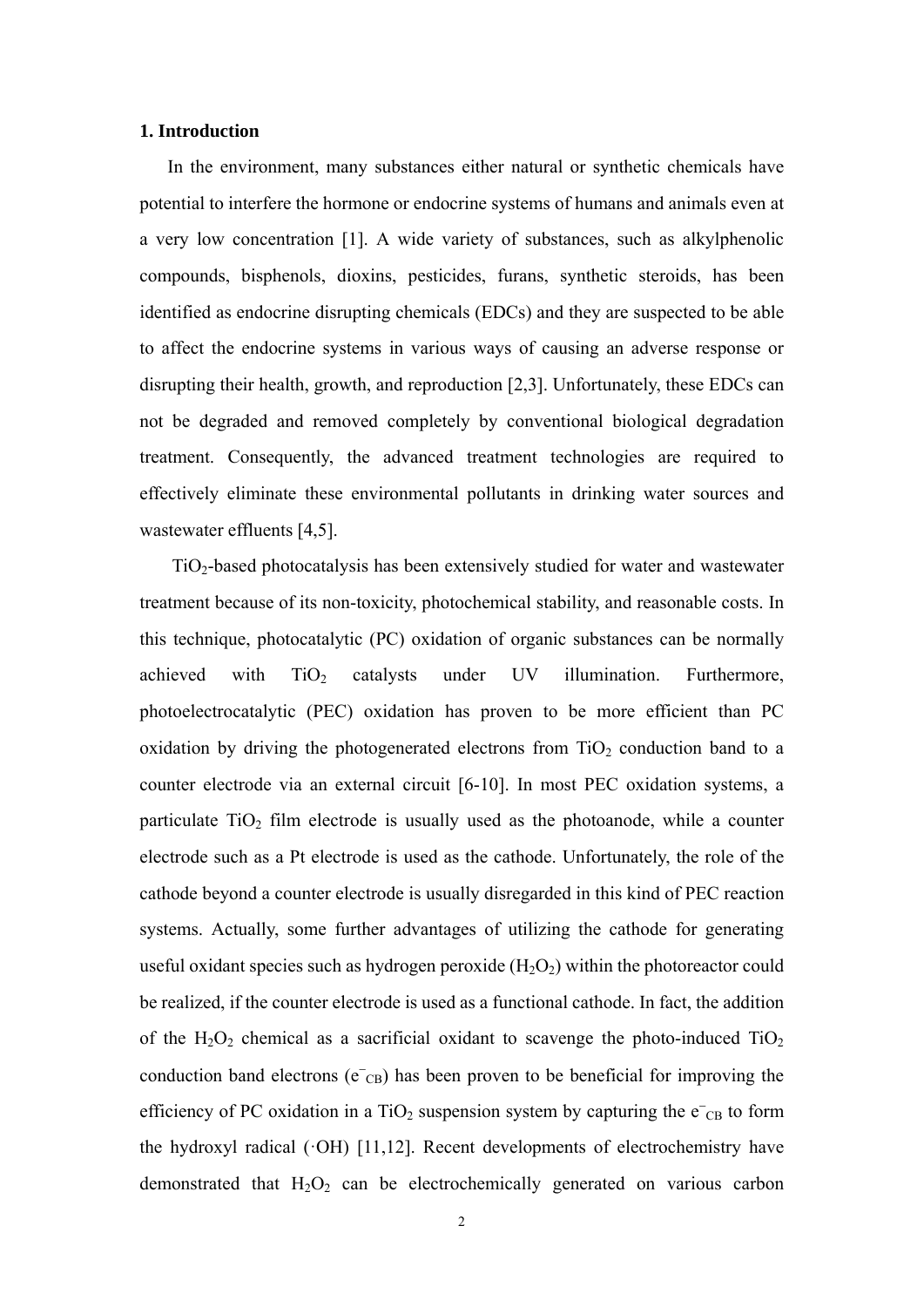electrodes, such as graphite or reticulated vitreous carbon (RVC) material.

In this study, while a  $TiO<sub>2</sub>$  or Au- $TiO<sub>2</sub>$  film electrode was used as the photoanode to degrade bisphenol A (BPA) as a model EDC in aqueous solution under UV or visible illumination, a RVC electrode was applied as the cathode to generate  $H_2O_2$ simultaneously. Such a  $H_2O_2$ -assisted TiO<sub>2</sub> PEC oxidation reaction system involves several key reactions expressed as follows:

- Photoactivation on anode:  $TiO_2 + hv \rightarrow h^+ + e^-_{CB}$  $(1)$
- $H<sub>2</sub>O<sub>2</sub>$  generation on cathode:  $O_2 + 2H^+ + e^- \rightarrow H_2O_2$  (2) Scavenging electrons:  $H_2O_2 + e^-_{CB} \rightarrow \cdot OH + OH^-$ (3)
- Driving electrons via external circuit:  $\overline{e}_{CB} \rightarrow$  anodic current (4)

#### **2. Methodology**

## *2.1. Materials*

BPA (2,2-bis(4-hydroxyphenyl)propane) chemical with analytical grade was purchased from Aldrich and used without further purification. Other chemicals including CH<sub>3</sub>OH, FeSO<sub>4</sub>, H<sub>2</sub>SO<sub>4</sub>, H<sub>3</sub>PO<sub>4</sub>, HF, NaF, H<sub>2</sub>O<sub>2</sub>, and H<sub>3</sub>AuCl<sub>6</sub> were also purchased from Aldrich.

Titanium mesh was purchased from Goodfellow Cambridge Ltd. (purity: 99.6 %; nominal aperture: 0.19 mm; wire diameter: 0.23 mm; wires/inch:  $60 \times 60$ ; and open area:  $20\%$  twill weave) and was used as raw material to prepare TiO<sub>2</sub>/Ti and Au-TiO<sub>2</sub>/Ti mesh electrodes.

The RVC foam produced by ERG Materials and Aerospace Corporation is a new open pore foam material composed solely of vitreous carbon with large valid surface area and low electrical or fluid flow resistance (nominal density: 3%; bulk density: 1.54 g cm<sup>-3</sup>; and bulk resistivity:  $0.05$  ohm cm<sup>-1</sup>). In this study, the RVC foam was cut into a piece of rectangle shape  $(10 \times 40 \times 5 \text{ mm}^3)$  as the cathode.

A piece of platinum foil (surface area:  $4.0 \text{ cm}^2$  and purity: 99.99%) was purchased from Sigma-Aldrich Co. Ltd and used as a counter electrode.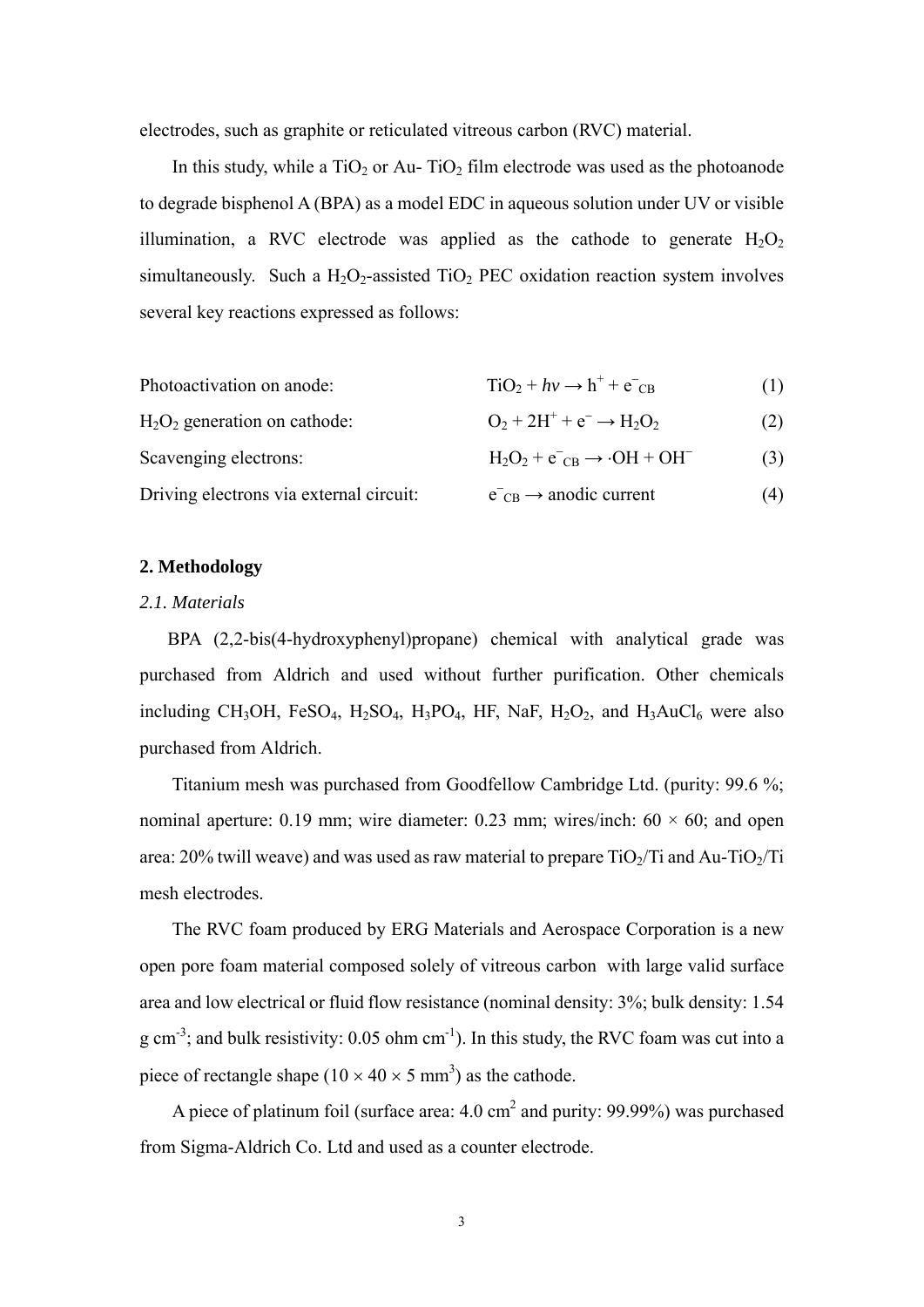#### 2.2. Preparation of TiO<sub>2</sub>/Ti and Au-TiO<sub>2</sub>/Ti mesh electrodes

TiO2/Ti meshes were first prepared by an improved anodic oxidation method. In which, a piece of raw Ti mesh  $(50 \times 10 \times 0.5 \text{ mm}^3)$  was firstly washed with dilute HF acid and alcohol solutions, respectively, in a supersonic cleaner and then thoroughly rinsed with distilled water; the cleaned Ti mesh was placed in 100 mL of aqueous  $H_2SO_4$  (1.5 M) –  $H_3PO_4$  (0.3 M) –  $H_2O_2$  (0.3 M) solution and anodized using a direct-current power supply (EPS 600, Electroophoresis Power Supply). The anodic oxidation process was conducted in two stages. In the first stage, the galvanostatic anodic oxidation with a constant current density of  $60 \text{ mA cm}^2$  was maintained until a designated anode-to-cathode voltage of 180 V was reached. In the second stage, the potentiostatic anodic oxidation with a constant voltage of 180 V was kept along with a gradually decreased current density from 60 mA  $\text{cm}^{-2}$  to 12 mA  $\text{cm}^{-2}$ . The whole anodic oxidation process lasted for about 30 min. Subsequently, this fresh  $TiO<sub>2</sub>/Ti$  mesh was further electrolyzed in a NaF (0.03 M) – HF (0.03 M) – H<sub>2</sub>O<sub>2</sub> (0.3 M) solution to remove some coexisting three-valence-state titanium oxides at a constant voltage of 80 V and a current density of 60 mA  $\text{cm}^2$  for 5 min. After rinsed with distilled water and dried in an oven at 378 K for 4 h, a product  $TiO<sub>2</sub>/Ti$  mesh was obtained.

The Au-TiO<sub>2</sub>/Ti meshes were also prepared using the above  $TiO<sub>2</sub>/Ti$  mesh by photoreduction of gold ion with the following procedure: the anodized  $TiO<sub>2</sub>/Ti$  mesh was placed in a cylindrical quartz cell containing 15 mL of a mixture solution (0.01 mM  $HAuCl<sub>4</sub>$ , 0.25 M CH<sub>3</sub>OH) with pH 3.2. The above solution was continuously aerated using nitrogen gas and irradiated by an 8-W meddle-pressure mercury lamp for 6 h. During the photoreduction reaction,  $Au^{3+}$  was mostly reduced to Au along with thimbleful  $Au^{2+}$  and  $Au^{+}$ , and deposited on the surface of TiO<sub>2</sub>/Ti mesh, in which methanol acted as a hole-scavenger to accelerate the reaction rate. The resulting Au-TiO<sub>2</sub>/Ti mesh was washed with distilled water and dried in the oven at 378 K for 24 h.

# 2.3. Characterization of TiO<sub>2</sub>/Ti and Au-TiO<sub>2</sub>/Ti mesh electrodes

To study the surface morphology, average pore size, pore distribution and metal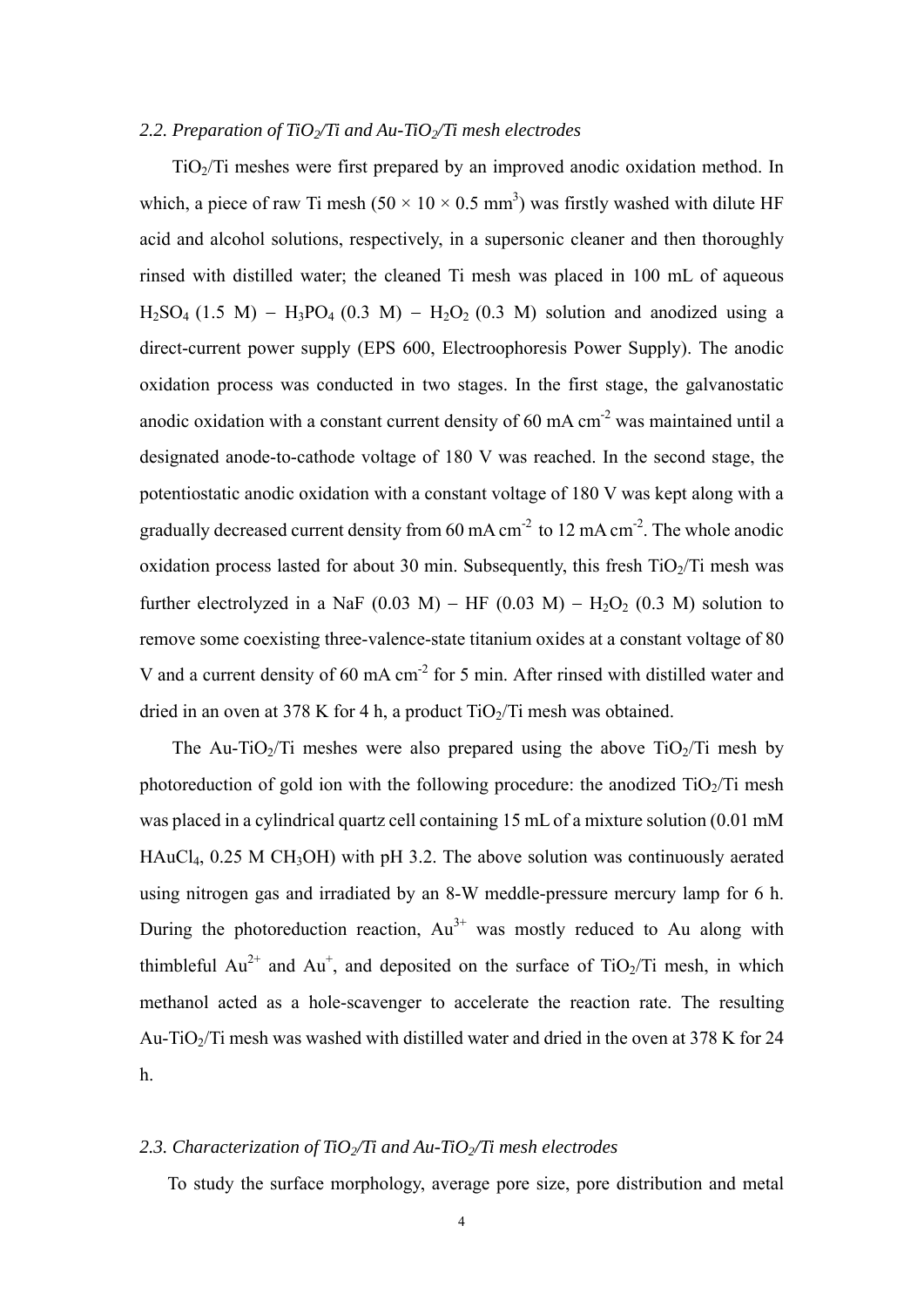elements composition of the prepared  $TiO<sub>2</sub>/Ti$  and  $Au-TiO<sub>2</sub>/Ti$  meshes, scanning electron microscope (SEM LEO Stereoscan 440) equipped with an energy dispersive X-ray (EDX) analyzer was used.

To determine the crystal phase composition, X-ray diffraction (XRD) measurement was carried out using a diffractometer (Philips PW3020) fitted with a graphite monochromator, in which an accelerating voltage of 40 kV and a current of 30 mA were applied to produce Cu Kα radiation at a wavelength of 0.15418 nm, and the samples were scanned at a step size of 0.05° and a counting time of 1 s per step in the range of  $2\theta$  $= 10 - 90^{\circ}$ .

### *2.4. Photoreactor setup and experimental procedures*

A bench-scale photo-electro-reactor system was used in this study and its configuration is shown in Fig 1, which is a cylindrical quartz cell with three-electrode configuration. The  $TiO<sub>2</sub>/Ti$  or Au-TiO<sub>2</sub>/Ti electrode was placed at the lower position of the reactor as the photoanode to receive light irradiation from bottom and the RVC or Pt electrode was placed at one side of cell wall nearby an air diffuser as the cathode. In addition, a saturated calomel electrode (SCE) was used as the reference electrode. A 8-W medium-pressure mercury lamp (LZC-UVA-365) was used as a UV light source (power: 8 W; light intensity:  $0.68$  mW cm<sup>-2</sup>; main emission: 365 nm) and a high-pressure sodium vapor lamp was used as a visible light source (power: 110 W; light intensity: 48.9 mW cm<sup>-2</sup>; emission: 450–650 nm). The electrical potential and current applied on the electrodes were regulated by a potentiostat-galvanostat. In all experiments, the  $H_2O_2$  generation on the RVC electrode was controlled with an electrical current rather than a potential.

[Fig. 1]

Aqueous BPA solution was prepared with an initial concentration of 11.2 mg  $L^{-1}$ and  $0.01$  M Na<sub>2</sub>SO<sub>4</sub> as supporting electrolyte to increase its conductivity similar to that of sewage in Hong Kong. 30 mL of such a BPA solution was used in each experiment.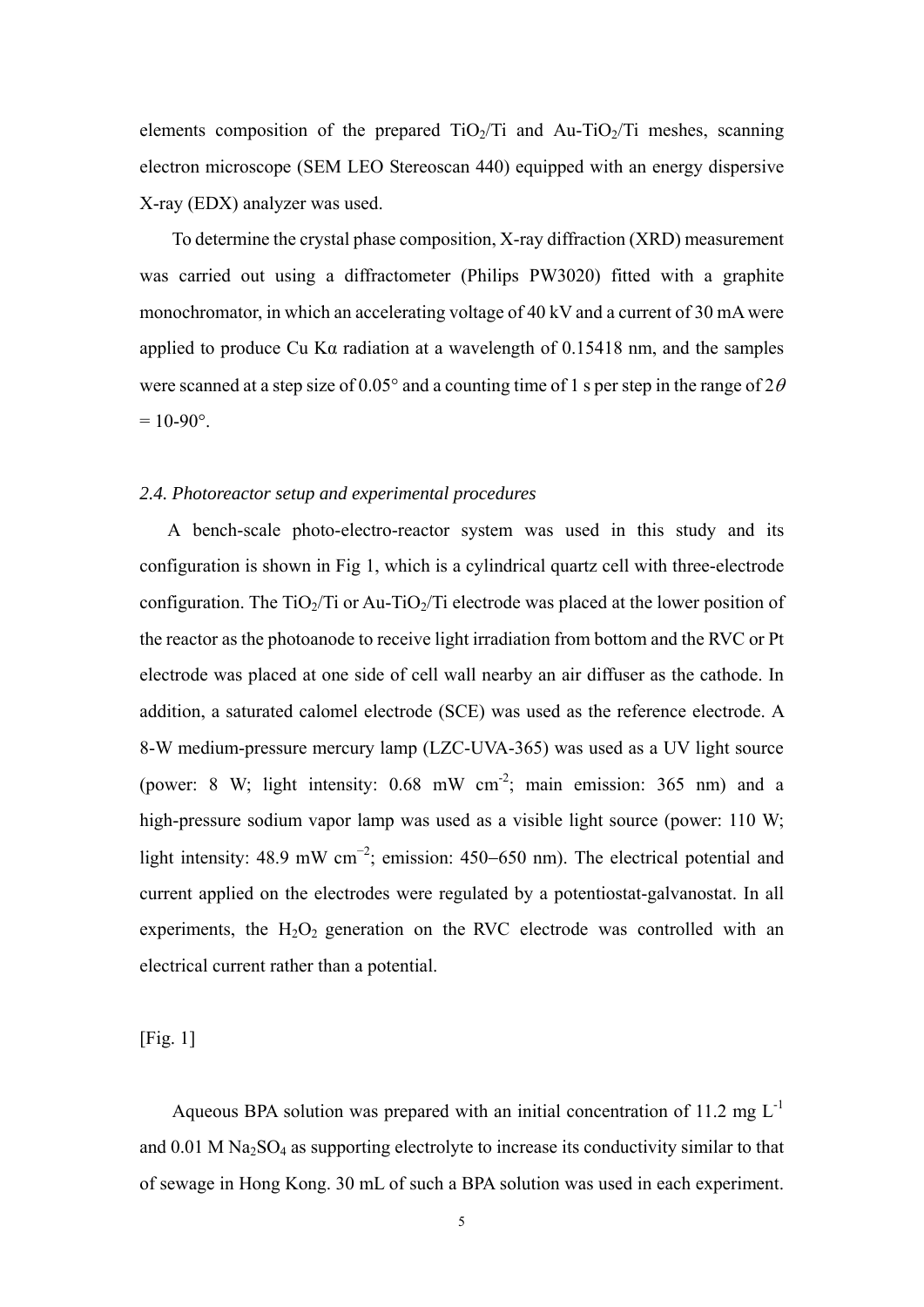When the oxidation experiments were conducted, air was continuously aerated into the solution at a flow rate of 120 mL min<sup>-1</sup>. The initial pH value was found to be 6.17 and was not controlled during the reaction. The samples were collected from the reaction solution at regular intervals for analyses.

#### *2.5. Analytical methods*

BPA concentration was determined by high performance liquid chromatograph, which includes a high pressure pump (Spectrasystem HPLC P4000), a UV detector (UV 6000LP), and an auto sampler (AS3000), in which an Atlantis d-C18 column (150  $\times$  4.6 mm inner diameter, 5 µm beads) was employed with a mobile phase of acetonitrile/water (7/3,  $v/v$ ) at a flow rate of 0.8 mL min<sup>-1</sup> and BPA concentration was determined at 278 nm by the UV detector.

The dissolved organic carbon (DOC) concentration was determined by a total organic carbon (TOC) analyzer (Shimadzu TOC-5000A). The  $H_2O_2$  concentration was determined according to the spectrum absorption of the  $H_2O_2$  and  $K_2Ti(C_2O_4)$ <sub>3</sub> in 2 M H2SO4 solution at 397 nm by using a UV-VIS spectrophotometer (Spectronic, GENISIS-2) [13].

#### **3. Results and discussion**

## *3.1. SEM and EDX analyses*

To study the surface morphology of the  $TiO<sub>2</sub>$  and Au-TiO<sub>2</sub> films, SEM measurements were performed and their SEM images are shown in Fig. 2. It can be seen that both types of films had smooth surfaces with similar micro-sized porous structures. Actually, as  $TiO<sub>2</sub>$  was formed by anodic oxidation, the  $TiO<sub>2</sub>$  film was firmly distributed on the surface of the Ti mesh with a good strength. The mean size of individual micropores was determined to be about 260 nm (see Fig. 2A). In the anodic oxidation process, titanium metal  $(Ti^0)$  could be initially oxidized into different titanium oxides with a mixture of valence states such as  $Ti^{3+}$  as  $Ti_2O_3$  and  $Ti^{4+}$  as  $TiO_2$ . depending on the electrical potential applied and also the characteristics of electrolyte in the acidic solution [14]. At a high electrical potential of 180 V,  $TiO<sub>2</sub>$  could be mainly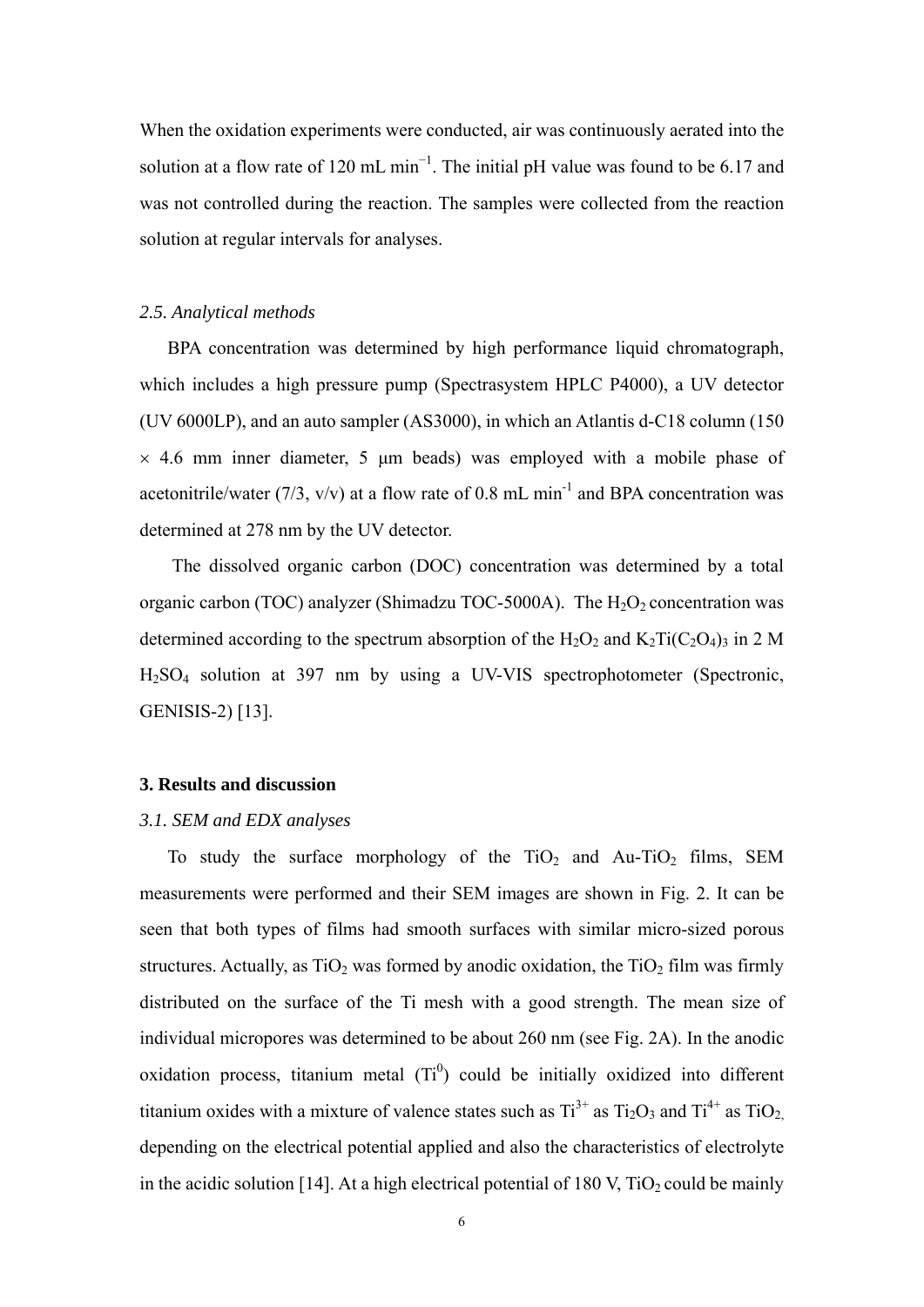formed by electrolytic oxidation reaction along with oxygen molecules generated by electrolyzing H<sub>2</sub>O (2H<sub>2</sub>O – 4e<sup>-</sup>  $\rightarrow$  O<sub>2</sub> + 4H<sup>+</sup>). Moreover, there also exists an equilibrium reaction between the anodic oxidation reaction to form TiO<sub>2</sub> (Ti + 2H<sub>2</sub>O  $\rightarrow$  $TiO<sub>2</sub> + 4H<sup>+</sup>$ ) and the electrolytic dissolution reaction to release titanium ions from the TiO<sub>2</sub> film into the bulk solution (TiO<sub>2</sub> + 6HF  $\rightarrow$  [TiF<sub>6</sub>]<sup>2–</sup> + 2H<sub>2</sub>O + 2H<sup>+</sup> or TiO<sub>2</sub> + H<sub>2</sub>O +  $H^+ \to [Ti(OH)_3]^+$ ). During the high-voltage anodization, the thermal energy dissipation in the barrier oxide layer became considerably insufficient in the reaction electrolytes. Significant increase of the microstrain stress would cause the electrical breakdown of barrier oxide layer and form small cracks and veins among the crystallites formed in the sparking discharge region. As a result, a  $TiO<sub>2</sub>$  film with a microporous structure could be gradually formed on the Ti metal surface. Due to much more excessive oxides production at titanium metal-oxide interface than  $TiO<sub>2</sub>$  dissolution at the pore bottom of oxide-electrolyte interface, only interconnected  $TiO<sub>2</sub>$  thick-film with microporous structure could be obtained finally [15]. Moreover, Fig. 2B showed clearly that a lot of well-distributed particulates appeared on the surface of  $Au-TiO<sub>2</sub>$  film, those are attributed to the gold particulates deposited on the  $TiO<sub>2</sub>$  layer as clusters. Due to the existence of these gold particulates, the surface of Au-TiO<sub>2</sub>/Ti mesh became much rougher than that of pure  $TiO<sub>2</sub>/Ti$  mesh. It might be beneficial to improve its adsorption ability. The SEM image also showed that these gold particulates have a broad range of size (10-100 nm) and well spread out both outside and inside the microspores.

## [Fig. 2]

Furthermore, both the  $TiO<sub>2</sub>/Ti$  and Au-TiO<sub>2</sub>/Ti mesh electrodes were analyzed by EDX and the results about the elemental composition of two samples are shown in Fig. 3. It can be seen that while the  $TiO<sub>2</sub>$  mesh showed two main peaks of Ti element at 4.51 and 4.92 keV (as Ti K $\alpha$  line) and one peak of O element at 0.52 keV (as O K $\alpha$  line), the Au-TiO<sub>2</sub>/Ti mesh showed other five new peaks attributable to Au element at 1.75, 2.18, 2.93 (as Au Mα line), 9.71 (as Au Lα line), and 11.52 keV (as Au L $\beta$  line), respectively [16]. These results confirmed the Au deposition on the  $TiO<sub>2</sub>$  film by the photoreduction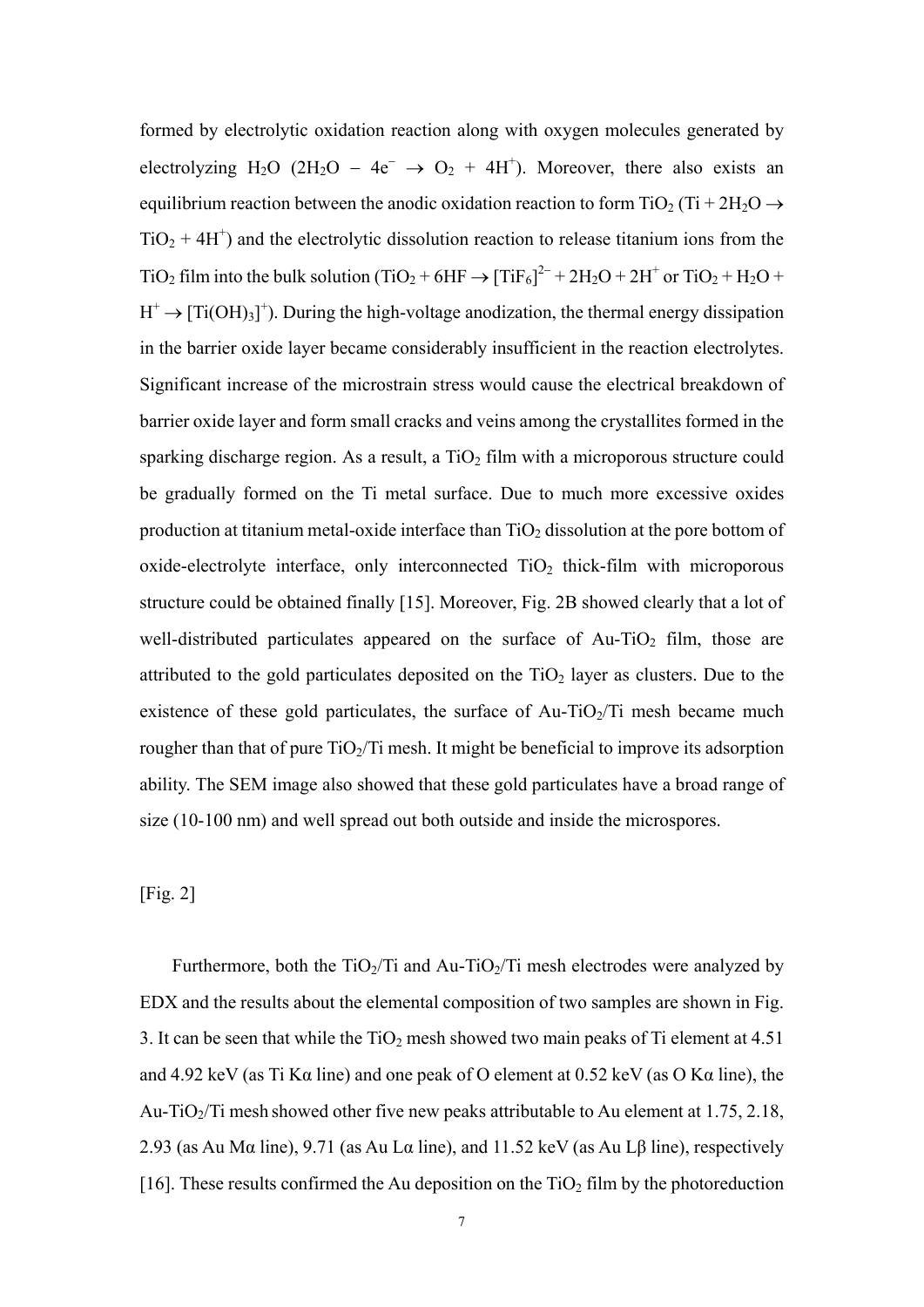reaction. In addition, an approximate ratio of Au/Ti was estimated by the peak area of different metal elements to be about 0.76 at% (atom percent of Au in TiO<sub>2</sub>).

### [Fig. 3]

#### *3.2. XRD analysis*

To study the crystal structure of catalysts, three meshes  $(T_i, TiO<sub>2</sub>/Ti)$  and Au-TiO<sub>2</sub>) were examined by XRD and their XRD patterns are shown in Fig. 4. The results showed two characteristic diffraction peaks of anatase occurred at  $2\theta = 25.4^{\circ}$  for (101) plane and  $2\theta = 48.1^{\circ}$  for (200) plane, respectively, and demonstrated both the TiO<sub>2</sub>/Ti and Au-TiO $2/Ti$  meshes are only predominated by anatase with a similar crystal structure. Since the anodic oxidation process was conducted in two stages (galvanostatic anodization and potentiostatical anodization), it is believed that the galvanostatic anodization with a high current density and a low voltage is initially to oxidize titanium into titanium oxides and to form amorphous  $TiO<sub>2</sub>$ , then the subsequent potentiostatical anodization at a high voltage and a low current density led to crystallize  $TiO<sub>2</sub>$  into a more regular phase structure and eventually to complete crystallization. It is believed that the crystalline transformation from amorphous to anatase is associated with local exothermic heat caused by the spark discharge, since the anodic voltage of 180 V is much higher than the sparking voltage of  $TiO<sub>2</sub>$  (about 80) to 100 V). Therefore, this anodic oxidation process can achieve the complete crystallization of  $TiO<sub>2</sub>$  without calcination. Meanwhile, the crystalline transformation from anatase to rutile has also been restrained because  $H_3PO_4$  electrolyte could well contribute thermal transmittance in the local sparking region of  $TiO<sub>2</sub>$  barrier layer [17]. Therefore, the different conditions used in the anodic oxidation process such as electrical potential, current density, and electrolyte composition would influence the crystallization degree and microstructure of  $TiO<sub>2</sub>$  film significantly.

[Fig. 4]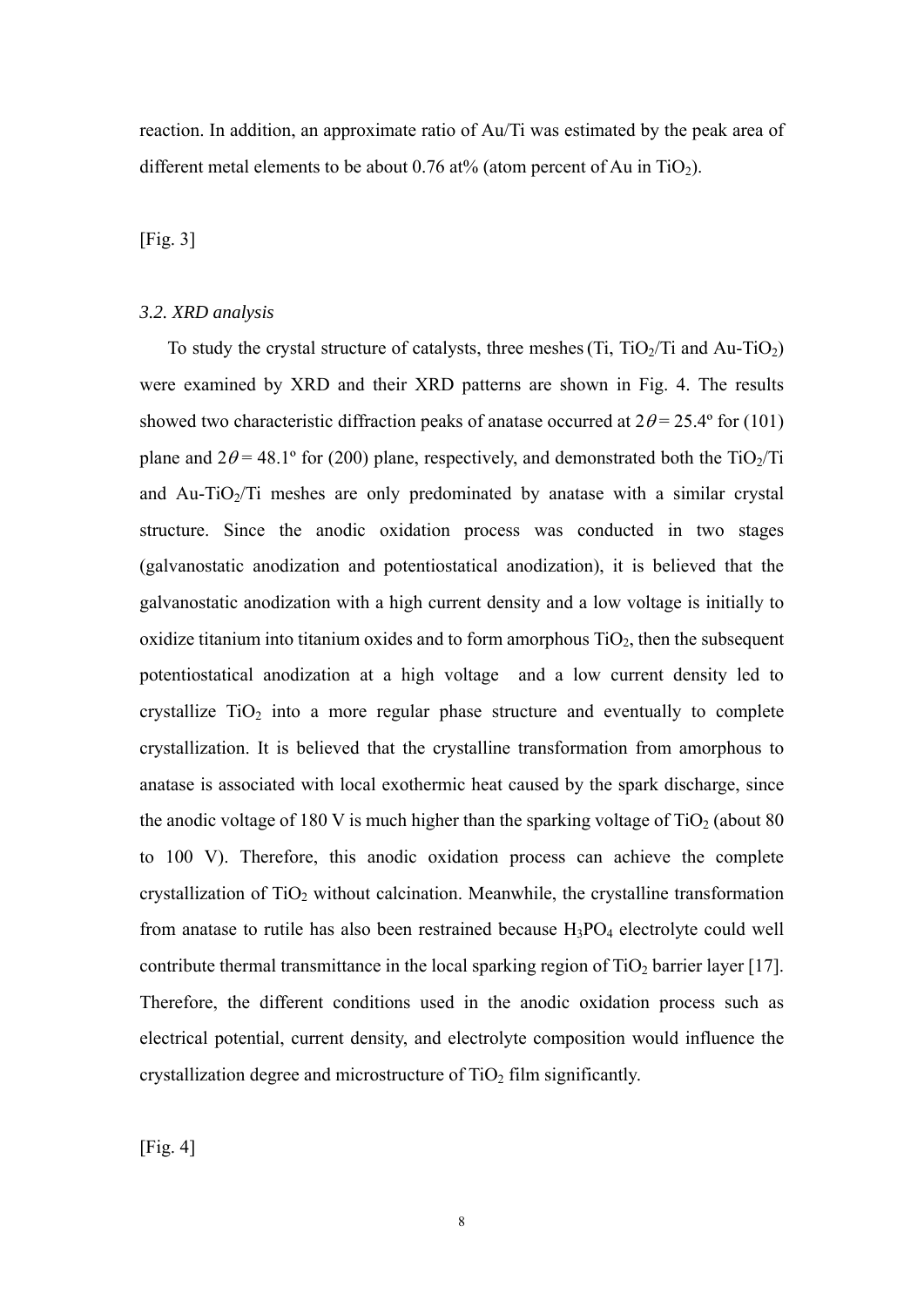## *3.3. Voltammetry property*

To investigate the electrochemical properties of the  $TiO<sub>2</sub>/Ti$  and Au-TiO $<sub>2</sub>/Ti$  meshes,</sub> a set of cyclic voltammetry measurements was carried out in a standard three-electrode assembly, which consists of a  $TiO<sub>2</sub>/Ti$  or Au-TiO<sub>2</sub>/Ti electrode as the working electrode, a Pt foil as the counter electrode and a saturated calomel reference electrode. In the tests, the linear sweep voltammetry was recorded at a scanning step of 10 mV  $s^{-1}$  and the results of cyclic voltammetry are shown in Fig. 5. It was found that the critical potential of water oxidation was determined to be 2.84 V vs. SCE for the  $TiO<sub>2</sub>/Ti$  electrode and 1.82 V vs. SCE for the Au-TiO<sub>2</sub>/Ti electrode, respectively. Both potentials are more positive than the theoretical value  $(2H_2O - 4e^- \rightarrow O_2 + 4H^+, E^0 = 0.987$  V vs. SCE), due to an effect of over-potential on the  $TiO<sub>2</sub>/Ti$  and Au- $TiO<sub>2</sub>/Ti$  semiconductor electrodes. Since the Au-TiO<sub>2</sub>/Ti electrode had a relatively lower critical potential than the TiO<sub>2</sub>/Ti electrode, it might indicate that the Au-TiO<sub>2</sub>/Ti electrode could conduct the  $H_2O$ cleaving reaction more accessibly to produce oxygen than the  $TiO<sub>2</sub>/Ti$  electrode. Furthermore, the Au-TiO<sub>2</sub>/Ti electrode generated a higher polarization current than the  $TiO<sub>2</sub>/Ti$  electrode at the same anodic potentials. It means that the more feasible electron-transfer process could occur on the Au-TiO<sub>2</sub>/Ti electrode, which could ultimately promote the electro-hole pair  $(e^{-}/h^{+})$  separation during the PEC reaction.

[Fig. 5]

## *3.4. H2O2 generation on the RVC cathode*

 $H<sub>2</sub>O<sub>2</sub>$  can be electrically generated from oxygen in aqueous solution by an electrochemical reduction reaction on the carbon cathode.

$$
O_2 + 2H^+ + 2e^- \to H_2O_2
$$
 E<sup>0</sup> = 0.695 V vs. NHE (5)

If it is assumed that this electrochemical reaction achieved an efficiency of 100 %, a theoretical amount of the  $H_2O_2$  generation could be calculated using the following two equations: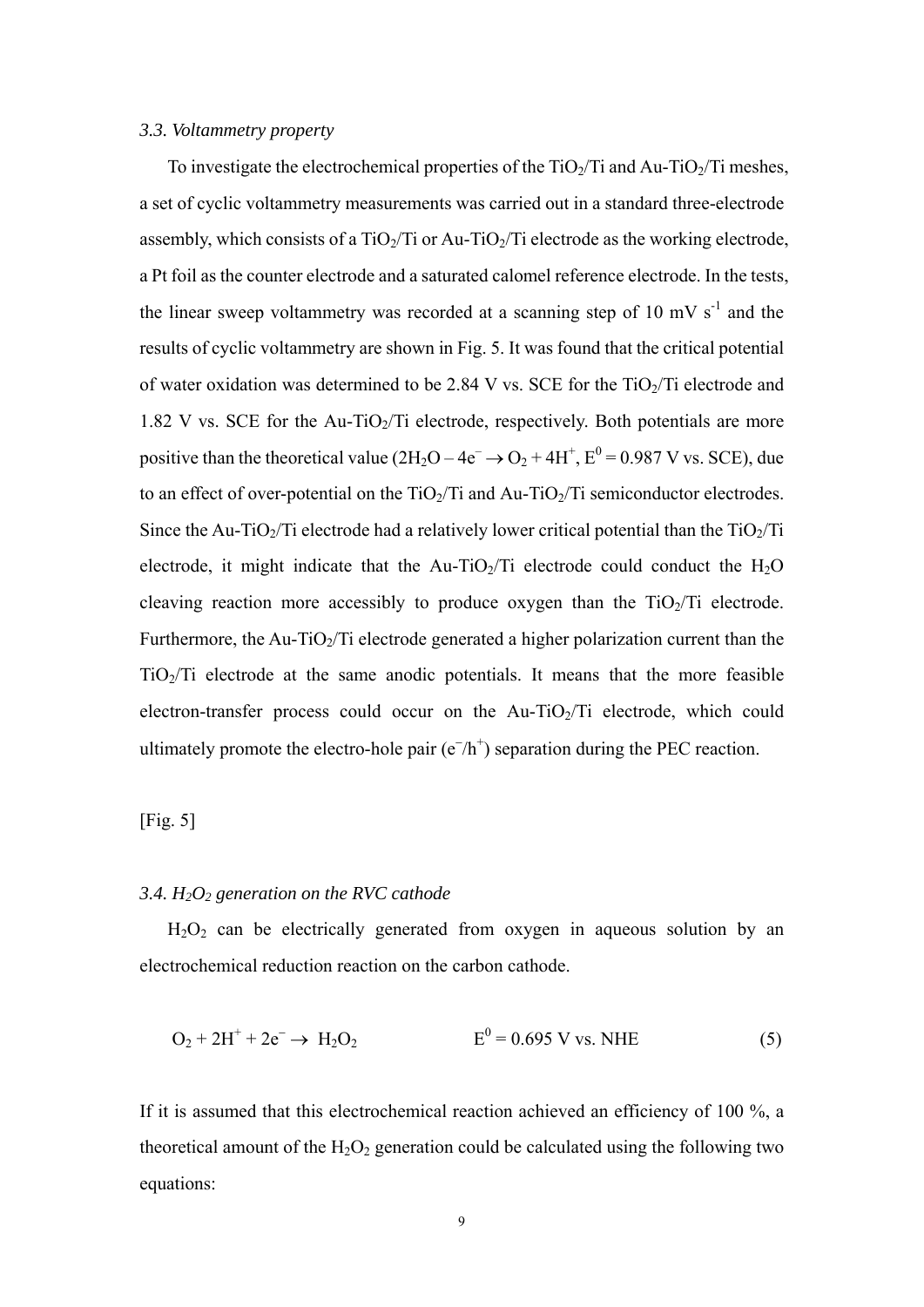$$
Q = I \times t \tag{6}
$$

Where  $Q$  is total electron coulombs amount  $(C)$ ; *t* is reaction time (s) and *I* is current intensity (A).

$$
Q = 2n \times N_A \times e = 2n \times (6.02 \times 10^{23}) \times (1.60 \times 10^{-19})
$$
\n(7)

Where *n* is the moles of electrogenerated H<sub>2</sub>O<sub>2</sub> (mol); N<sub>A</sub> is Avogadro's number (6.02  $\times$  $10^{23}$  molecules/mole); and e is electron charge (1.60  $\times$  10<sup>-19</sup> C).

According the above equations, it can be calculated that when the current intensity on the RVC cathode was 0.5 1.0, and 1.5 mA, the theoretical cumulative concentration of  $H_2O_2$  in 30 mL solution after 180 min. reaction was 0.905, 1.809, and 2.714 mM, respectively.

In general, such a  $H_2O_2$  electrogeneration reaction mainly relies on several factors including the electrode material, applied current density, the oxygen coverage on the cathode, pH, and electrolyte concentration. To investigate the interactive effects between  $H_2O_2$  electrogeneration and consumption reaction, two sets of experiments were carried out in aqueous solution with and without BPA, respectively.

The first set of experiments using Pt and RVC electrodes was conducted in aqueous solution without BPA under the same experimental conditions by applying different current density (0.5, 1.0, and 1.5 mA). Each experiment lasted for 240 min and the cumulative  $H_2O_2$  concentration ( $C_{H2O2}$ ) in aqueous solution vs. electrolyzing time (*t*) was obtained and the results are shown in Fig. 6 (curves a, b and c). The experiments demonstrated that the C<sub>H2O2</sub> in the solution increased quickly along with the electrolyzing time in the initial period and further gradually increased with a lower growth rate to eventually reach its maximum value. It can be concluded that the higher current density applied achieved the  $C_{H2O2}$  in the solution. To determine a relationship between  $C_{\text{H2O2}}$  and *t*, it is assumed that the generation rate of  $H_2O_2$  concentration is proportional to the current intensity (*I*) applied on the cathode as the first-order reaction  $\left(\frac{ac}{b}\right) = kI$ *dt*  $\frac{dc}{dt} = kI$ ) and an exponential model,  $C = aI(1 - e^{kt})$ , was applied to fit the experimental data. It can be seen that the proposed model fitted the data very well in all experiments. If the apparent current efficiency (ACE) under this experimental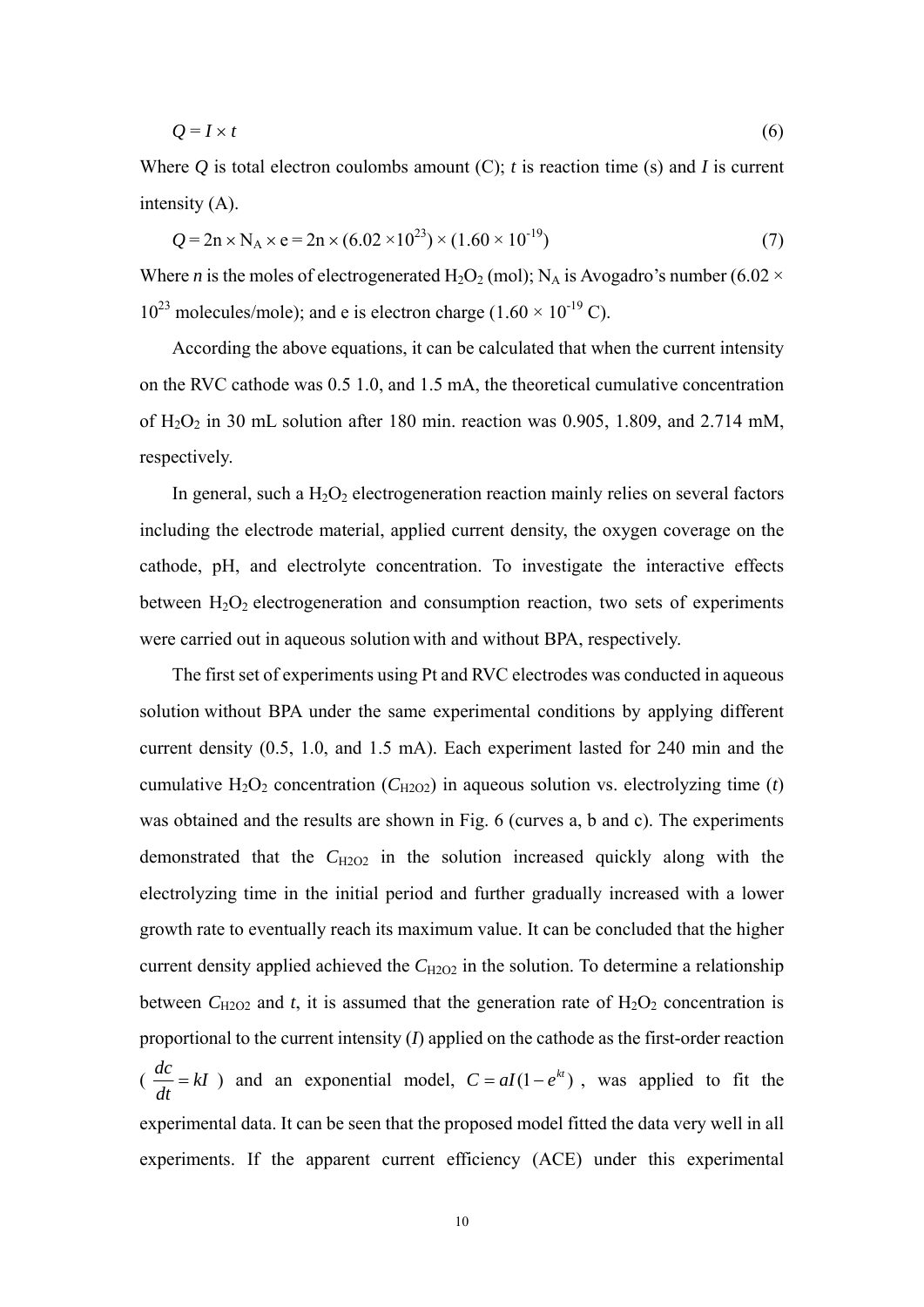condition is defined as ACE =  $\Delta(H_2O_2)$ <sub>experimental value</sub> /  $\Delta(H_2O_2)$ <sub>theoretical value</sub>  $\times$  100 %, ACE can be determined to be 35.5 %, 34.8 % and 35.8 %, for the applied current intensity at 0.5, 1.0, and 1.5 mA (corresponding current density = 40, 80 and 120  $\mu$ A cm<sup>-2</sup> on the RVC cathode), respectively.

The second set of experiments using  $TiO<sub>2</sub>$  and RVC electrodes was conducted in aqueous BPA solution under UV illumination to investigate the  $H_2O_2$  concentration during BPA degradation reaction. Each experiment also lasted for 240 min and the experimental results about  $H_2O_2$  concentration vs. experimental time were obtained and also fitted by the exponential model as shown in Fig. 6 (curves d, e, and f). The results showed that  $H_2O_2$  concentration with existence of BPA degradation reaction under UV illumination was significantly lower than that without BPA. It can be explained that H<sub>2</sub>O<sub>2</sub> was actively involved in the PEC reaction and its consumption rate was much faster than its decomposition rate in aqueous  $Na<sub>2</sub>SO<sub>4</sub>$  solution without BPA.

## [Fig. 6]

### *3.5. PC/PEC degradation of BPA under UV illumination with TiO2/Ti*

To better understand the BPA degradation reaction in such a  $H_2O_2$ -assisted TiO<sub>2</sub> PEC reaction system, the BPA degradation experiments were conducted in aqueous solution under UV illumination, in which the  $TiO<sub>2</sub>/Ti$  electrode was used as the photoanode and the RVC electrode was used as the cathode. The first set of experiments was performed by applying different current intensity from 0 to 1.5 mA and results are presented in Fig. 7A. The experiment of BPA degradation with zero current intensity (I  $= 0$  mA) demonstrated a slow reaction with a BPA removal of only 10% after 180 min. Actually, such a reaction was equivalent to the TiO<sub>2</sub> PC reaction without  $H_2O_2$  at all. Other experiments with current intensity from 0.2 to 1.5 mA showed a better performance and BPA removal was achieved by 65-99%. These results demonstrated that the electrogenerated  $H_2O_2$  from the RVC cathode could improve the BPA degradation significantly under this experimental condition. In fact, at the lower range of current intensity  $(I \le 0.5 \text{ mA})$ ,  $H_2O_2$  plays a role of scavenging electrons from the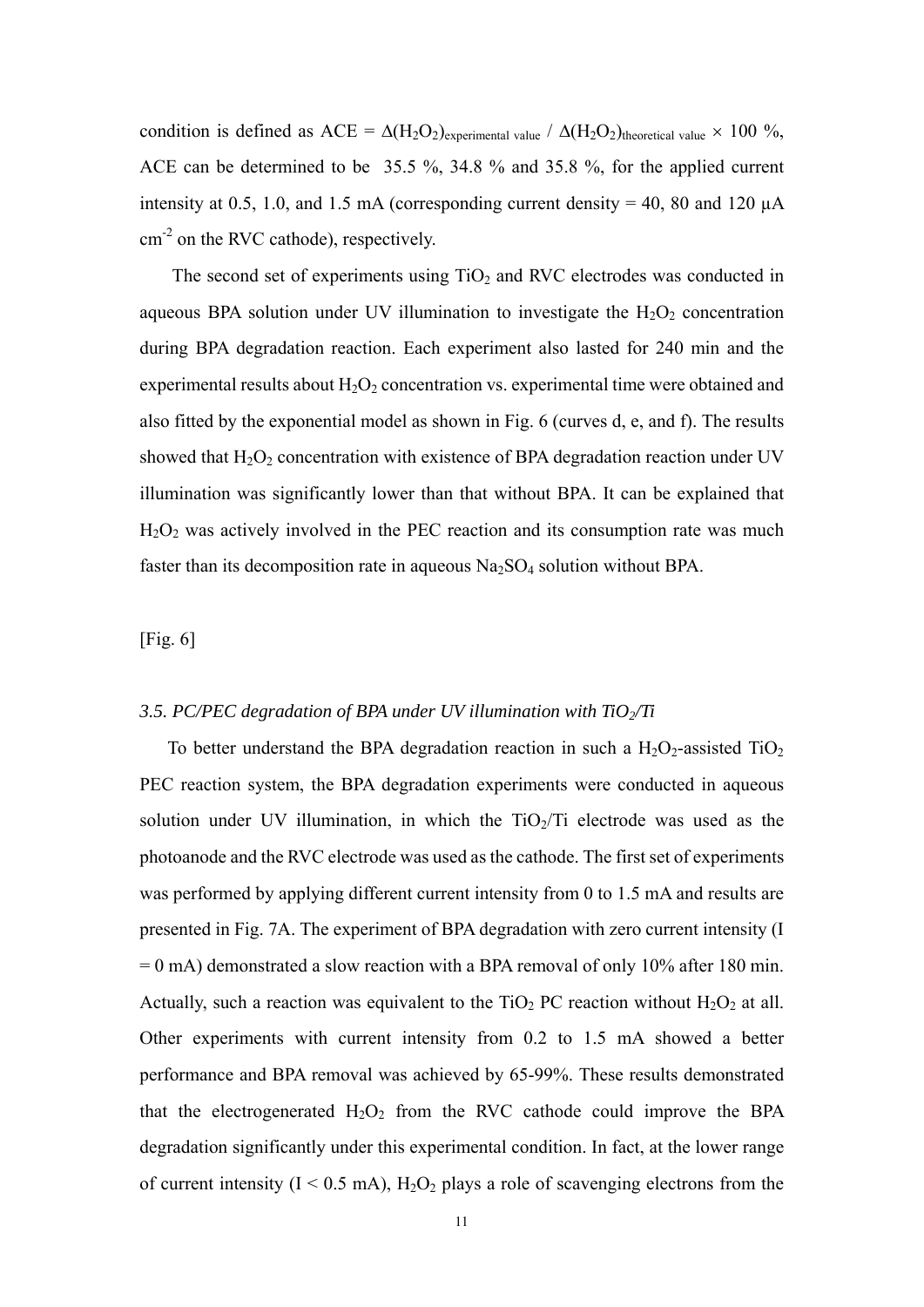TiO<sub>2</sub>-CB and also generates hydroxyl radical ( $H_2O_2 + e^-C_8 \rightarrow OH^- + OH$ ) to enhance BPA degradation reaction. However, at the higher range of current intensity  $(I = 1.0 - 1.5$ mA), corresponding electrical potential on the  $TiO<sub>2</sub>/Ti$  anode (up to 7.0 V) was much higher than a critical potential of 2.84 V to execute the electro-oxidation of water and BPA on the  $TiO<sub>2</sub>$  anode. In the meantime, the  $TiO<sub>2</sub>$  film on the  $TiO<sub>2</sub>/Ti$  electrode could also dissolute as titanium ions into the bulk solution by a low-voltage anodization corrosion process. A relationship between the applied potential and current intensity of TiO<sub>2</sub>/Ti electrode is shown in Fig. 7B. Furthermore, although  $H_2O_2$  may generate hydroxyl radical directly under UV illumination as  $H_2O_2 + UV \rightarrow 2 OH$ , it is believed that such a photolysis process is insignificant under UV-A illumination.

[Fig. 7]

## *3.6. PC/PEC degradation of BPA under UV/visible illumination with Au-TiO2/Ti*

Many research papers have reported that noble metal surface modification could improve the reaction activity of  $TiO<sub>2</sub>$  catalyst [18,19]. In this study, the gold-modified  $TiO<sub>2</sub>$  catalyst (Au-TiO<sub>2</sub>/Ti electrode) was applied for PC/PEC degradation of BPA under UV/visible light illumination. The experimental results are compared with the performance using the  $TiO<sub>2</sub>/Ti$  electrodes. The PC oxidation results are shown in Fig. 8. The results showed that BPA degradation under UV illumination was achieved by 13.2 % using the TiO<sub>2</sub>/Ti electrode and by 22.9% using the Au-TiO<sub>2</sub>/Ti electrode for 180 min. This result indicates that the gold modification on the  $TiO<sub>2</sub>$  surface can enhance the PC activity of  $TiO<sub>2</sub>$  under UV illumination significantly. However, the results also demonstrated that BPA degradation under visible light illumination was achieved by less than 5% after 180 min in both cases, although the Au-TiO<sub>2</sub>/Ti electrode performed slightly better than the  $TiO<sub>2</sub>/Ti$  electrode. These results indicate the gold modification only resulted in a slight improvement in the PC activity of  $TiO<sub>2</sub>$ under visible light illumination. Such a weak photoactivity of  $Au-TiO<sub>2</sub>$  is ascribed to gold nanoparticulates rather than  $TiO<sub>2</sub>$ , which is mostly associated with sensitive surface plasmon response of metallic gold clusters by visible photon energy excitation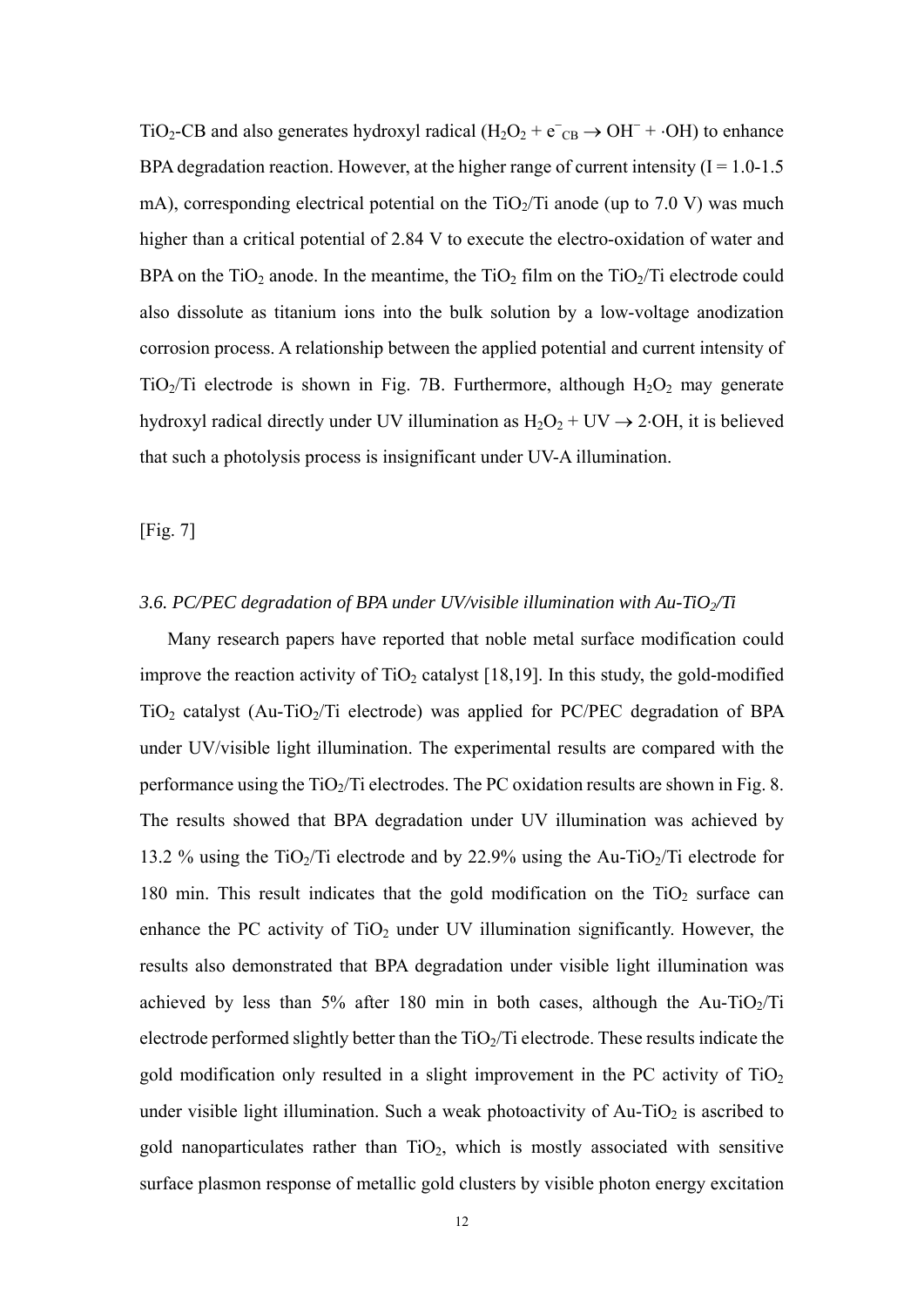[20]. These results indicate that the gold deposition on  $TiO<sub>2</sub>$  surface may not photosensitize  $TiO<sub>2</sub>$  catalyst from UV response to the visible light range effectively, but can enhance its photocatalytic activity under UV illumination significantly.

[Fig. 8]

The results of PEC oxidation under UV illumination at a current intensity of  $I = 1.5$ mA are shown in Fig. 9. It can be seen that the  $Au-TiO_2/Ti$  anode achieved better BPA degradation together with either Pt cathode without  $H_2O_2$  generation or the RVC cathode with  $H_2O_2$  generation than the TiO<sub>2</sub>/Ti anode. These results confirmed that the BPA degradation reaction in aqueous solution can be enhanced by both the gold modification and also  $H_2O_2$  electrogeneration, but  $H_2O_2$  involvement is more significant than the gold modification. In such a  $H_2O_2$ -assisted Au-TiO<sub>2</sub> PEC reaction system, some key reactions are identified as follows:

| $TiO2 + h\nu \rightarrow h+ + e-_{CB}$          | electron activation   |
|-------------------------------------------------|-----------------------|
| $e^-_{CB} + H_2O_2 \rightarrow OH^- + \cdot OH$ | electron scavenging   |
| $e^-_{CB} + (Au)_n \rightarrow (Au)_n$          | electron trapping     |
| $(Au)n- + H2O2 \rightarrow OH- + OH + (Au)n$    | electron transferring |

Since the PC/PEC reaction highly relies on the efficiency of  $e^{-}/h^{+}$  separation. The  $\overline{e}_{CB}$  transfer rate on the TiO<sub>2</sub> conduction band can be regarded as a rate-determining step for the whole reaction. Due to a more negative Fermi level of  $TiO<sub>2</sub>$  semiconductor than gold nanoparticulates, a Schottky junction could be formed by Fermi level equilibration shift for Au-TiO<sub>2</sub> composite, which causes a space-charge layer at the gold metal– $TiO<sub>2</sub>$  interfacial region. So the gold metal and  $TiO<sub>2</sub>$  phases are in a good electronic communication [21]. Once  $e^{-}/h^{+}$  is generated under UV excitation,  $e^{-}$ <sub>CB</sub> could smoothly inject into Au clusters. Most importantly, the determinant electron transfer process could subsequently occur from gold clusters to electron-acceptors (such as peroxides or dissolved oxygen). The formation of a Schottky barrier would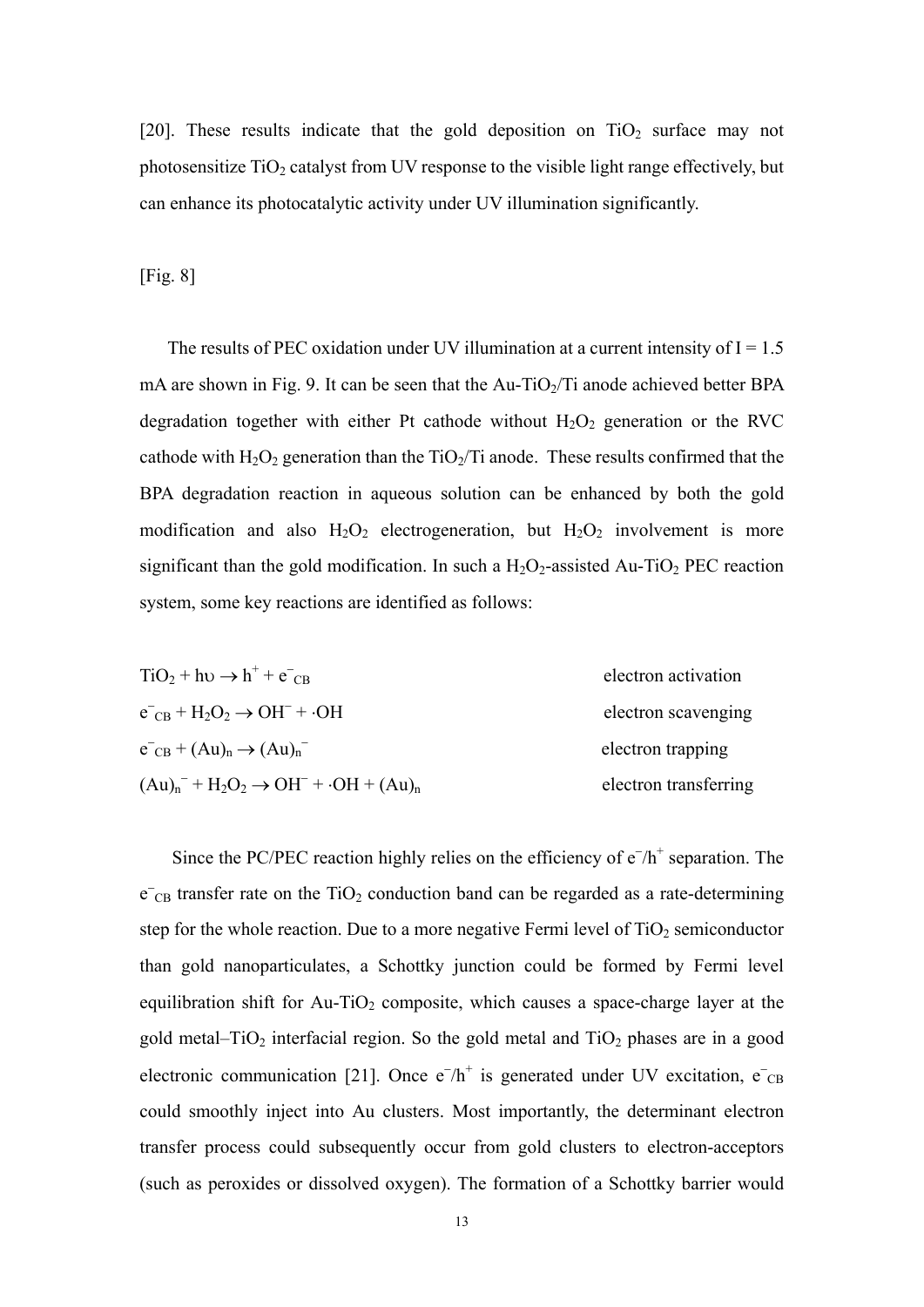lead to a decrease of  $e^{-}/h^{+}$  recombination as well as an increase of the quantum yields. Accordingly, gold deposition on  $TiO<sub>2</sub>$  surface enhances PC/PEC reaction by indirectly accelerating the transfer from  $e^-$ <sub>CB</sub> to  $H_2O_2$ . Regarding the pure TiO<sub>2</sub> semiconductor, the  $e^{-}/h^{+}$  separation occurs in the heterogeneous interface by electron transfer from  $e^{-}$ <sub>CB</sub> to H2O2. Such a process exhibits less effective in comparison with the electron-injection process in the internal surface between  $TiO<sub>2</sub>$  and gold clusters. Therefore, in addition to  $TiO<sub>2</sub>$  electron transfer driven by external electronic field, gold deposition also plays an important role in the dynamic separation of such photogenerated charge carriers. However, once a gold loading exceeds its optimum value such as Au/Ti atom fraction percent  $> 5\%$ , negatively charged gold clusters would attract  $TiO<sub>2</sub>$  holes and subsequently recombine with  $e<sub>CB</sub>$ . In this case, gold deposits become recombination centers and have a detrimental effect on the PC and PEC activity [22].

[Fig. 9]

## **4. Conclusions**

Well-crystallized  $TiO<sub>2</sub>/Ti$  film electrodes with a microporous structure were successfully prepared by a direct anodization process at a high voltage and further modified by gold deposition on the  $TiO<sub>2</sub>$  surface to form Au-TiO<sub>2</sub>/Ti film electrodes. The experiments confirmed the gold modified  $TiO<sub>2</sub>$  film could enhance the efficiency of  $e^{-}/h^{+}$  separation on the TiO<sub>2</sub> conduction band and resulted in higher PC and PEC activity under UV or visible illumination. In the meantime,  $H_2O_2$  could be effectively and also continuously generated in the  $TiO<sub>2</sub> PEC$  reaction system, when a RVC electrode was used as the cathode. It has been confirmed that such a  $H_2O_2$ -assisted  $TiO_2$ PEC reaction system could achieve a much better performance of BPA degradation in aqueous solution with potential for application in water and wastewater treatment.

# **Acknowledgement**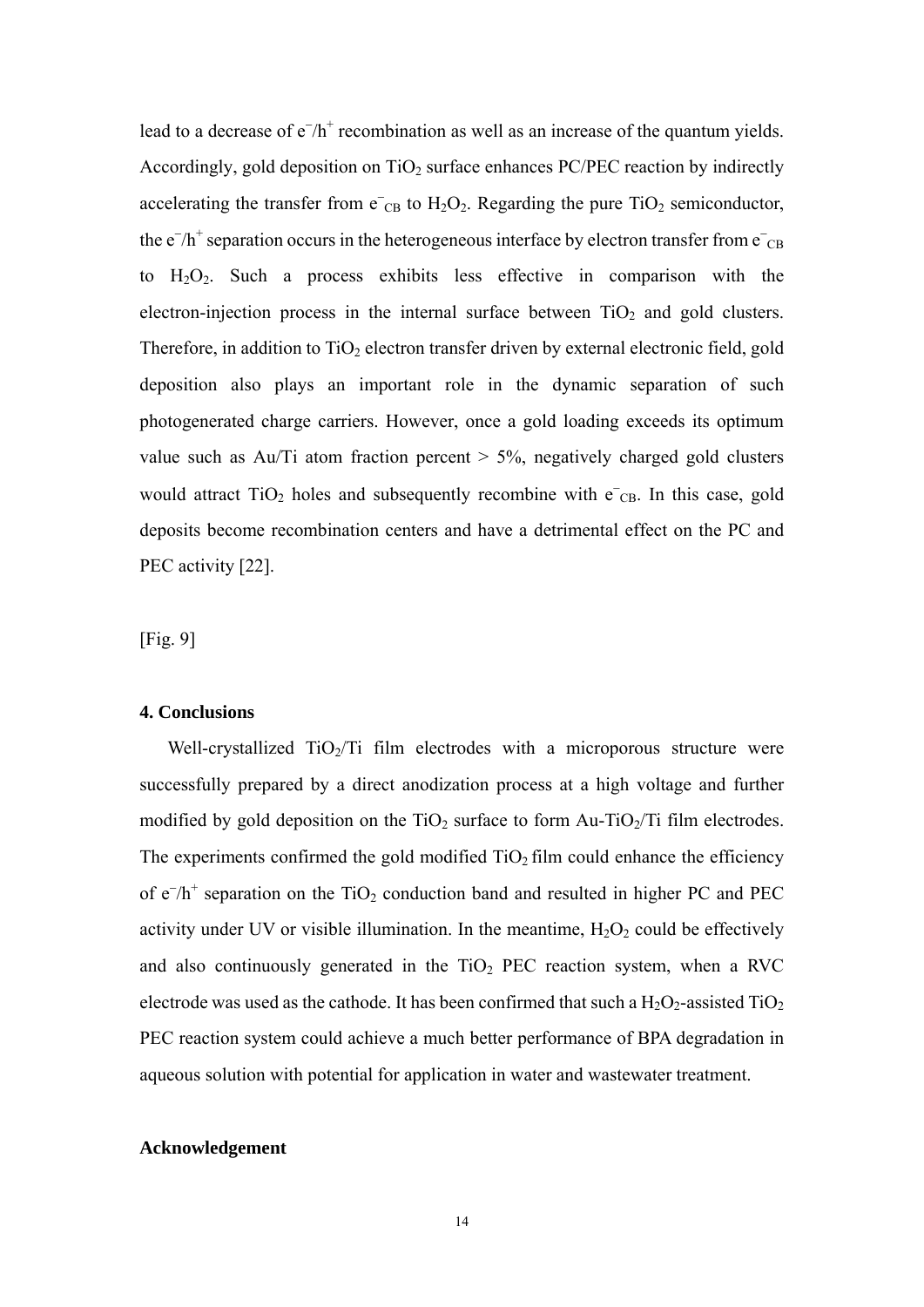We would like to thank the Research Grant Committee of the Hong Kong Government for financial support of this work (PolyU5148/03E).

# References

- [1] E. Harries, T. Runnalls, E. Hill, C.A. Harris, S. Maddix, J.P. Sumpter, C.R. Tyler, Development of a reproductive performance test for endocrine disrupting chemicals using pair-breeding fathead minnows (Pimephales promelas), Environ. Sci. Technol. 34 (2000) 3003-3011.
- [2] A. Menditto, L. Turrio-Baldassarri, Environmental and biological monitoring of endocrine disrupting chemicals, Chemosphere 39 (1999) 1301-1307.
- [3] A. Mantovani, Hazard identification and risk assessment of endocrine disrupting chemicals with regard to developmental effects, Toxicology, 181-182 (2002) 367-370.
- [4] T. Nakashima, Y. Ohko, D.A. Tryk, A. Fujishima, Decomposition of endocrine-disrupting chemicals in water by use of  $TiO<sub>2</sub>$  photocatalysts immobilized on polytetrafluoroethylene mesh sheets, J. Photochem. Photobiol. A: Chem. 151 (2002) 207-212.
- [5] H. Katsumata, S. Kawabe, S. Kaneco, T. Suzuki, K. Ohta, Degradation of bisphenol A in water by the photo-Fenton reaction, J. Photochem. Photobiol. A: Chem. 162 (2004) 297-305.
- [6] K. Vinodgopal, S. Hotchandani, P.V. Kamat, Electrochemically assisted photocatalysis -  $TiO<sub>2</sub>$  particulate film electrodes for photocatalytic degradation of 4-chlorophenoL, J. Phys. Chem. 97 (1993) 9040-9044.
- [7] J.A. Byrne, B.R. Eggins, Photoelectrochemistry of oxalate on particulate titanium dioxide, J. Electroanal. Chem. 457 (1998) 61-72.
- [8] R.J. Candal, W.A. Zeltner, M.A. Anderson, Effect of ph an applied potential on photocurrent and oxidation rate of saline solutions of formic acid in a photoelectrocatalytic reactor, Environ. Sci. Technol. 34 (2000) 3443-3451.
- [9] M.E. Calvo, R.J. Candal, S.A. Bilmes, Photooxidation of organic mixtures on biased TiO<sub>2</sub> films, Environ. Sci. Technol. 35 (2001) 4132-4138.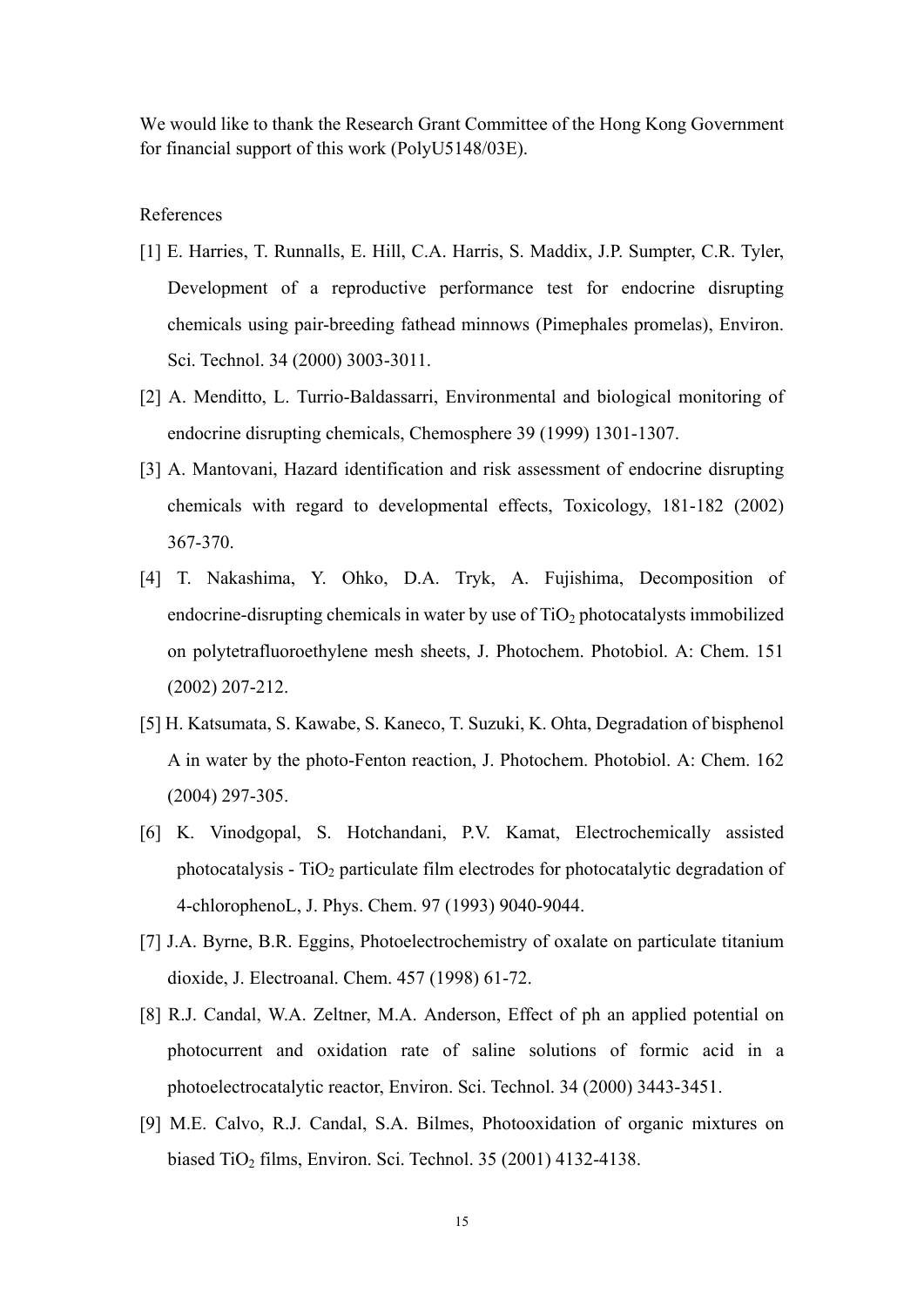- [10] J.J. Sene, W.A. Zeltner, M.A. Anderson, Fundamental photoelectrocatalytic and electrophoretic mobility studies of  $TiO<sub>2</sub>$  and v-doped  $TiO<sub>2</sub>$  thin-film electrode materials, J. Phys. Chem. B 107 (2003) 1597-1603.
- [11] J.M. Friedrich, C. Ponce-De-Leon, G.W. Reade, F.C. Walsh, Reticulated vitreous carbon as an electrode material, J. Electroanal. Chem. 561 (2004) 203-217.
- [12] R.R. Ozer, J.L. Ferry, Investigation of the photocatalytic activity of TiO2-polyxometalatate systems, Environ. Sci. Technol. 35 (2001) 3242-3246.
- [13] R.M. Sellers, Spectrophotometric determination of hydrogen peroxide using potassium titanium oxalate, Analyst. 105 (1980) 950-954.
- [14] C.E.B. Marino, E.M. de Oliveira, R.C. Rocha-Filho, S.R. Biaggio, On the stability of thin-anodic-oxide films of titanium in acid phosphoric media, Corros. Sci. 43 (2001) 1465-1476.
- [15] J.S. Choi, R.B. Wehrspohn, J. Lee, U. Gosele, Anodization of nanoimprinted titanium: a comparison with formation of porous alumina, Electrochim. Acta 49 (2004) 2645-2652.
- [16] A. Orlov, D.A. Jefferson, N. Macleod, R.M. Lambert, Photocatalytic properties of TiO2 modified with gold nanoparticles in the degradation of 4-chlorophenol in aqueous solution, Catal. Lett. 92 (2004) 41-47.
- [17] M. Iwasaki, Y. Iwasaki, H. Tada, S. Ito, One-pot process for anodic oxide films of titanium with high photocatalytic activity, Mater. Trans. 45 (2004) 1607-1612.
- [18] K. Zakrzewska, M. Radecka, A. Kruk, W. Osuch, Noble metal/titanium dioxide nanocermets for photoelectrochemical applications, Solid State Ionics 157 (2003) 349-356.
- [19] F. Boccuzzi, A. Chiorino, M. Manzoli, D. Andreeva, T. Tabakova, L. Ilievab, V. Iadakiev, Gold, silver and copper catalysts supported on  $TiO<sub>2</sub>$  for pure hydrogen production, Catal. Today 75 (2002) 169-175.
- [20] I.M. Arabatzis, T. Stergiopoulos, D. Andreeva, S. Kitova, S.G. Neophytides, P. Falaras, Characterization and photocatalytic activity of  $Au/TiO<sub>2</sub>$  thin films for azo-dye degradation, J. Catal. 220 (2003) 127-135.
- [21] V. Subramanian, E. Wolf, P.V. Kamat, Semiconductor-Metal Composite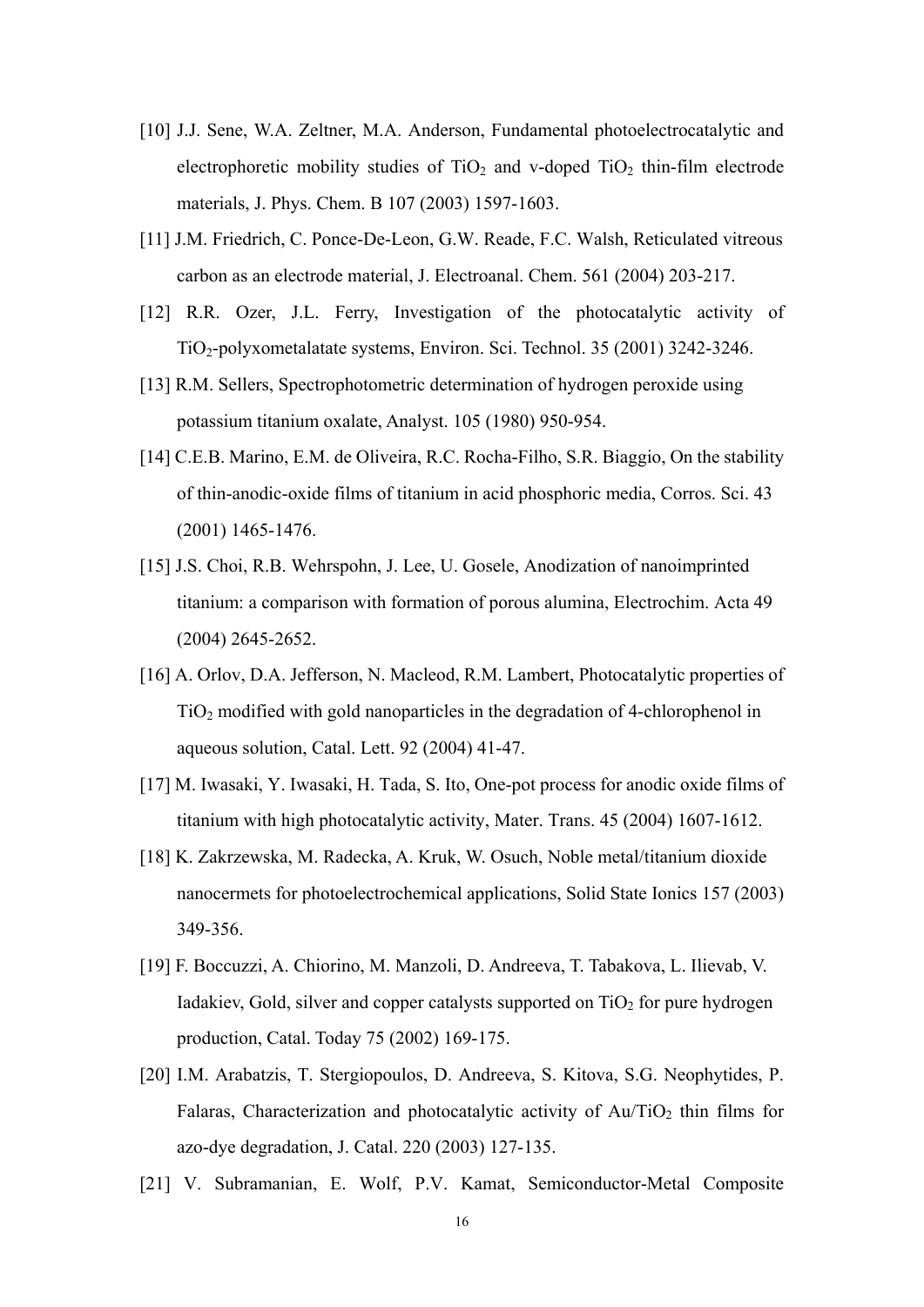Nanostructures. To What extent metal nanoparticles (Au, Pt, Ir) improve the photocatalytic activity of TiO<sub>2</sub> films, J. Phys. Chem. B 105 (2001) 11439-11446.

[22] O. Carp, C.L. Huisman, A. Reller, Photoinduced reactivity of titanium dioxide, Prog. Solid State Chem. 32 (2004) 33-177.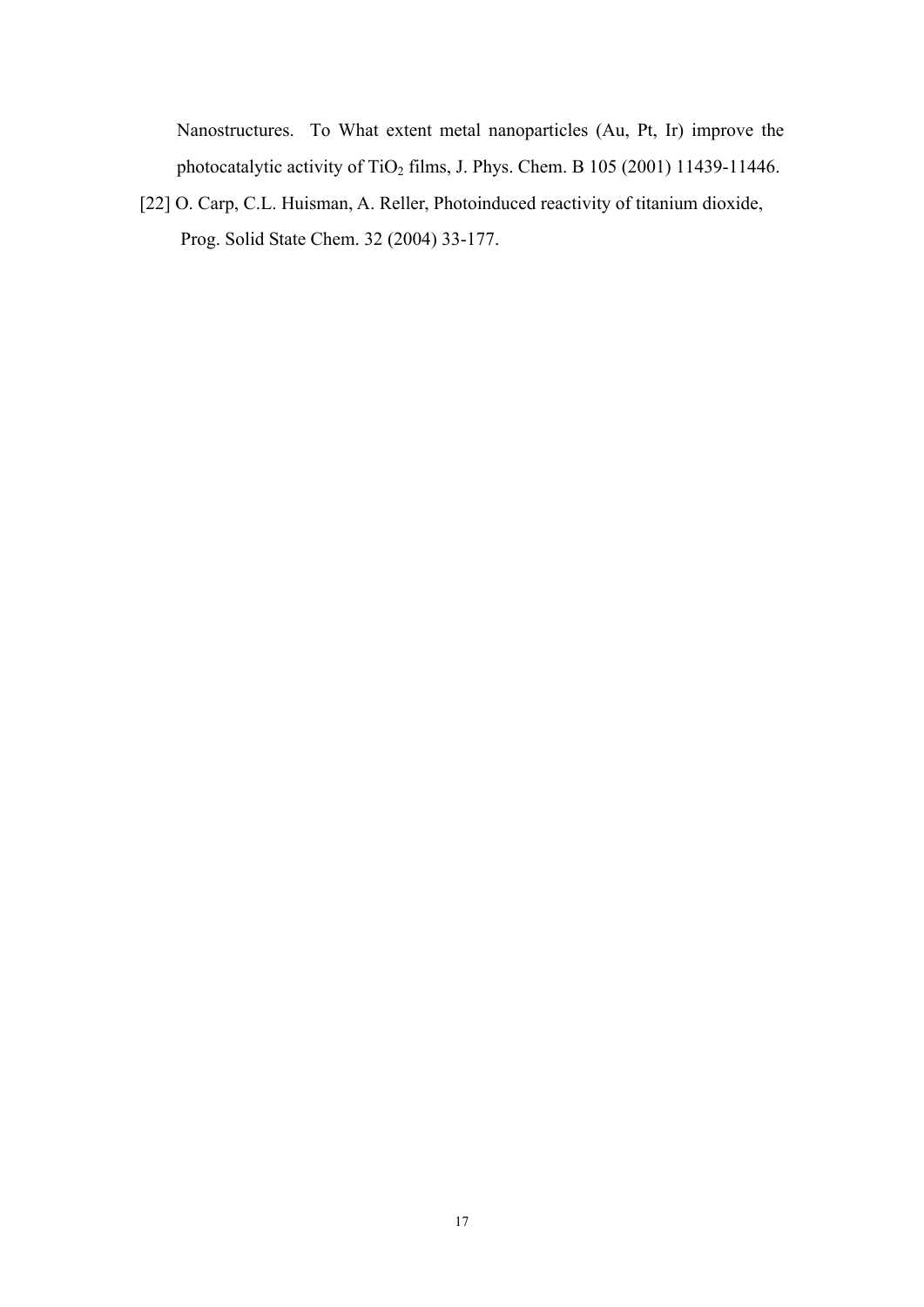

Fig. 1. Schematic diagram of the photoreaction equipment.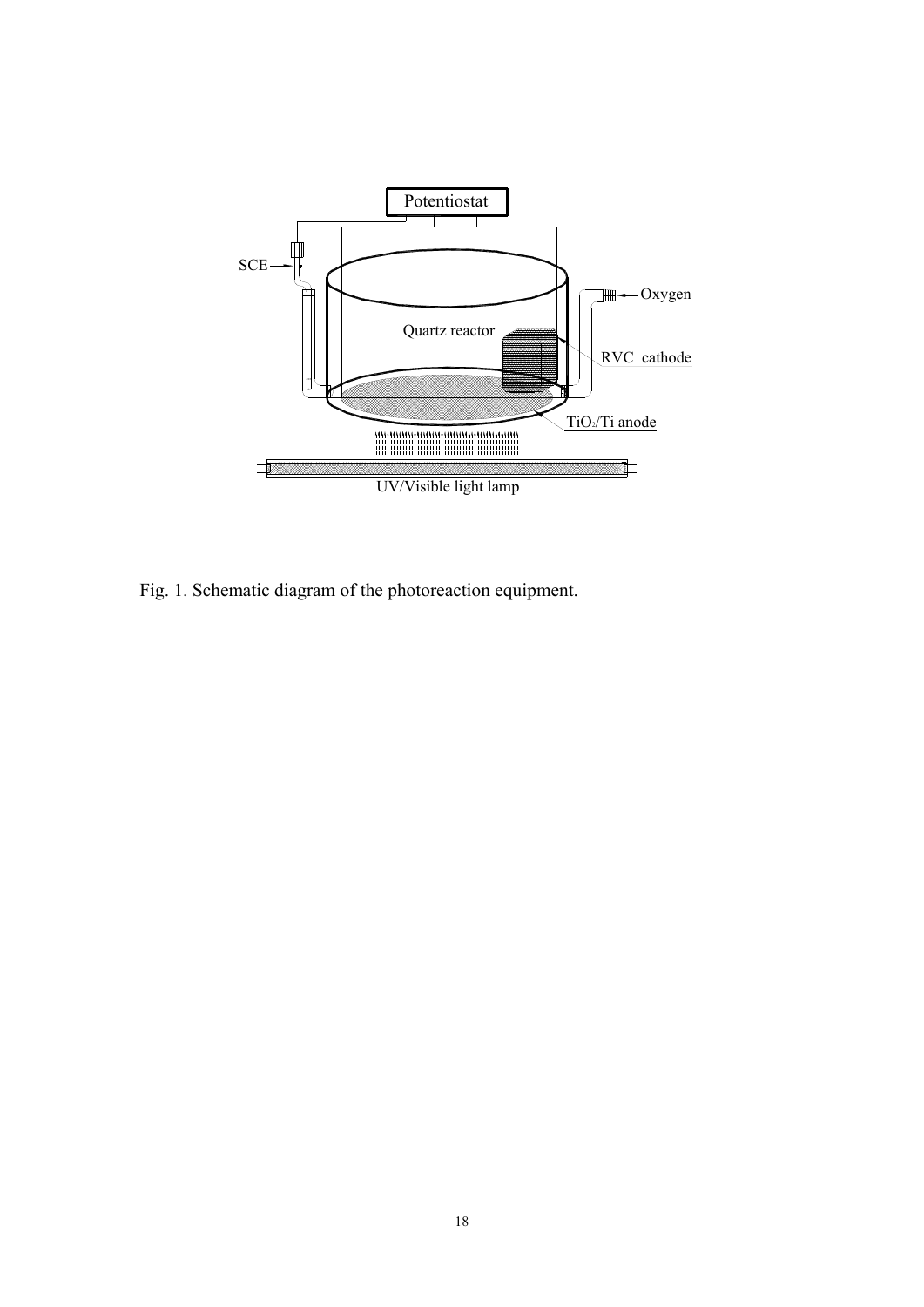

Fig. 2. SEM images of (A) TiO<sub>2</sub>/Ti and (B) Au-TiO<sub>2</sub>/Ti mesh electrodes.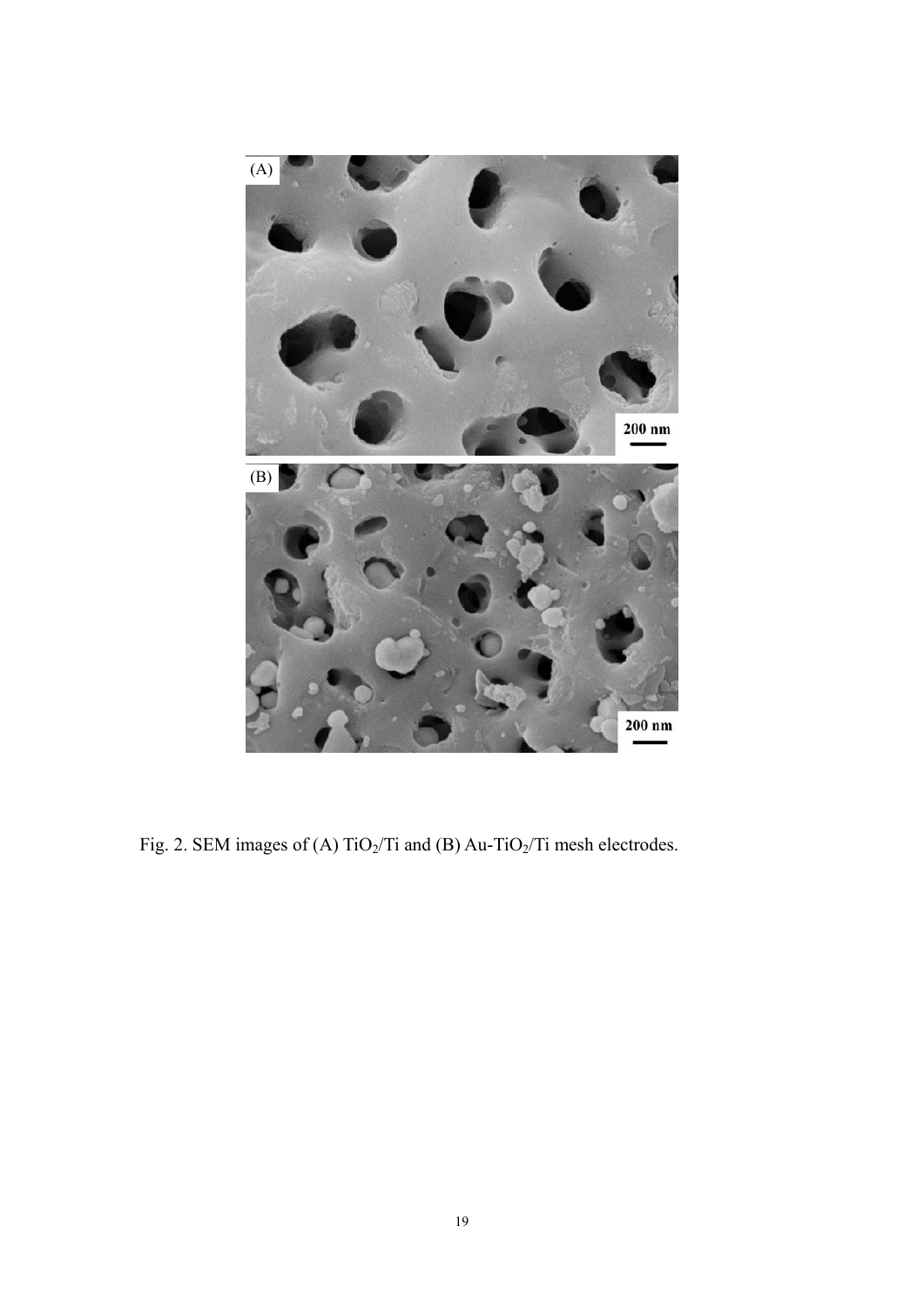

Fig. 3. Energy dispersive X-ray spectra of (A) TiO<sub>2</sub>/Ti and (B) Au-TiO<sub>2</sub>/Ti mesh electrodes.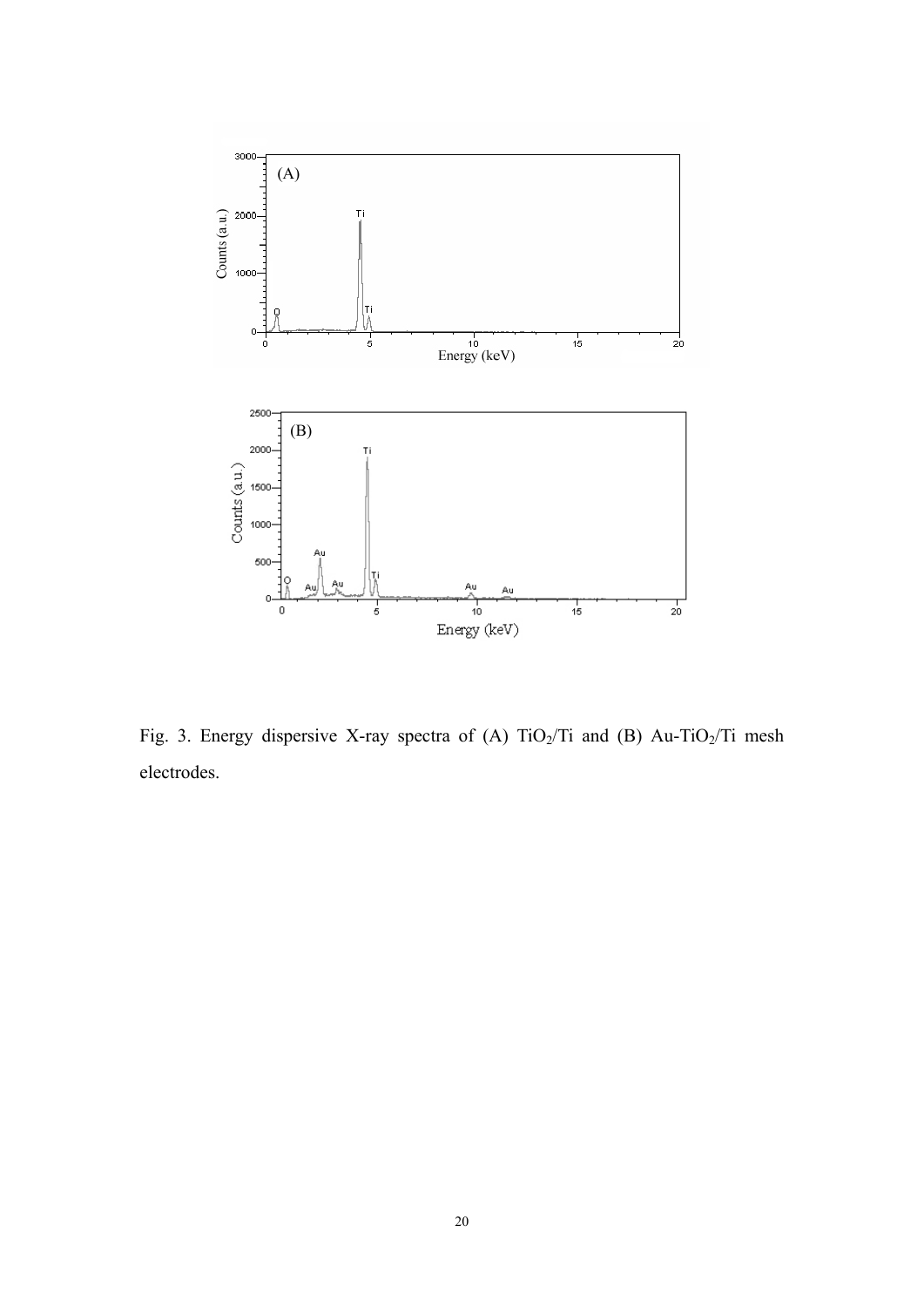

Fig. 4. XRD patterns of the TiO<sub>2</sub>/Ti and Au-TiO<sub>2</sub>/Ti mesh electrodes.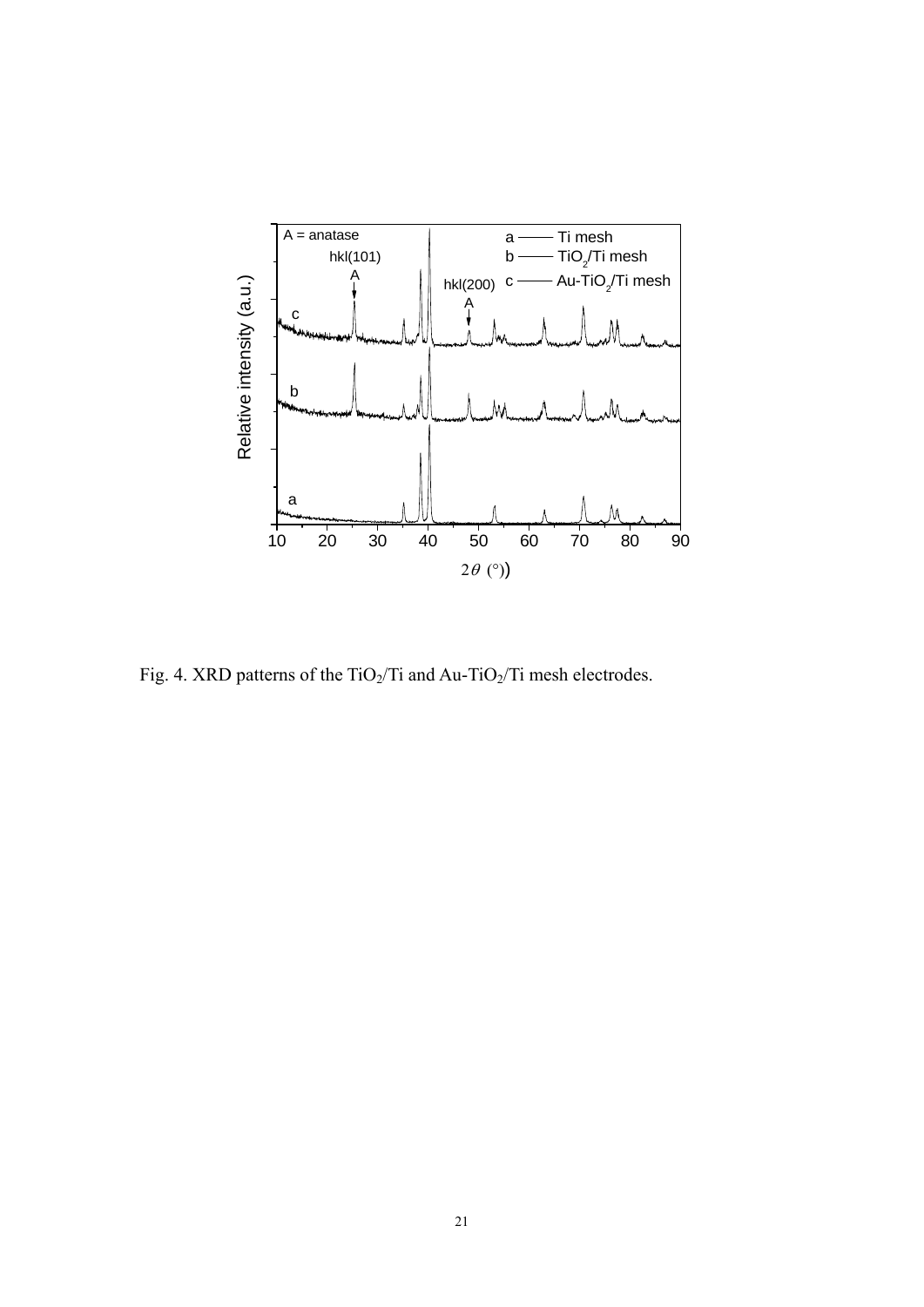

Fig. 5. Cyclic voltammetry curves of TiO<sub>2</sub>/Ti and Au-TiO<sub>2</sub>/Ti mesh electrodes in 0.01 M Na2SO4 electrolyte solution.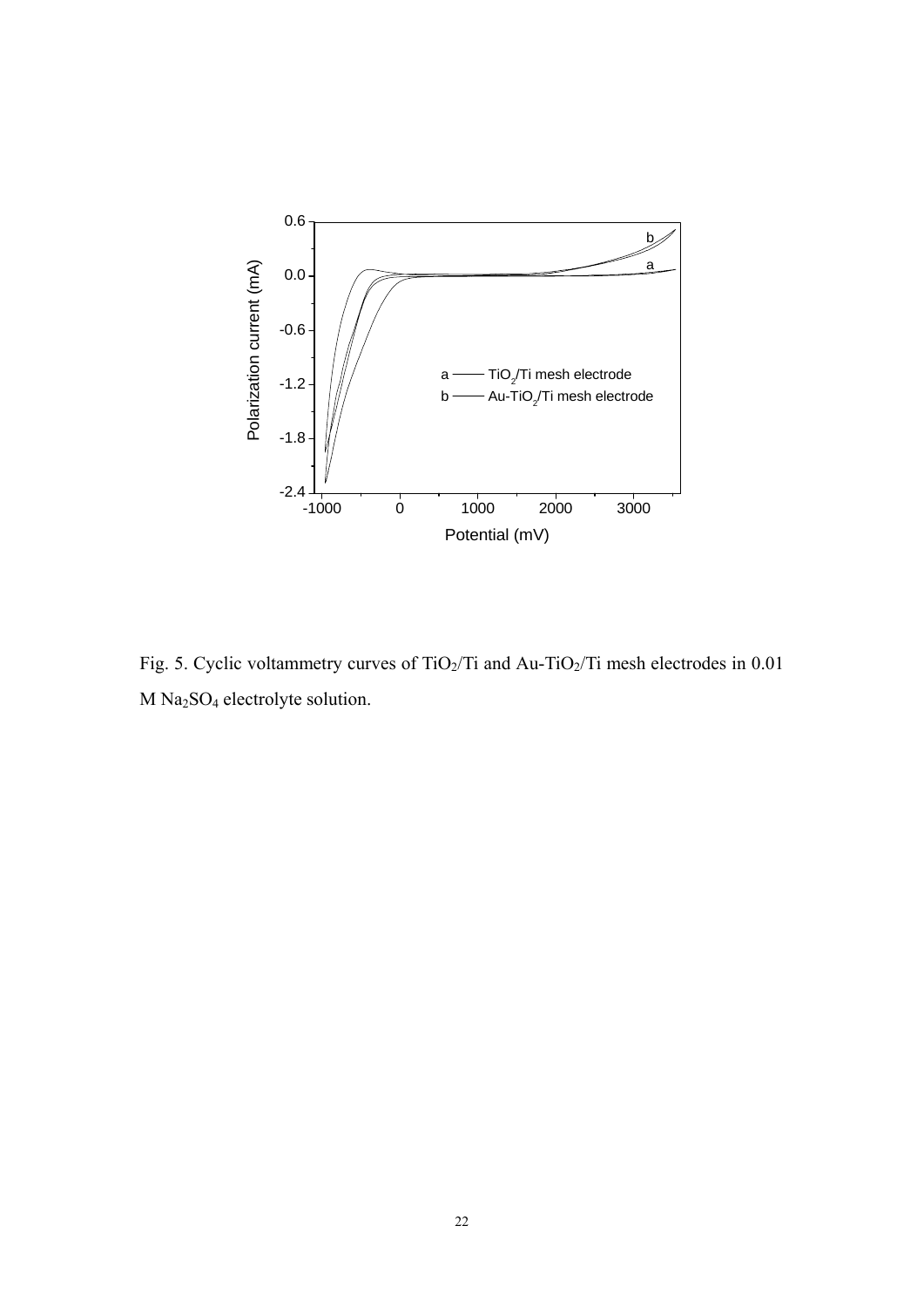

Fig. 6.  $H_2O_2$  cumulating concentration in Pt-RVC electrochemical system for oxygen reduction reaction (curve a, b and c) and  $TiO<sub>2</sub>-RVC$  photoelectrocatalysis system for BPA degradation reaction (curve d, e and f) under different cathode current condition (RVC cathode as a working cathode, Pt or  $TiO<sub>2</sub>/Ti$  as a count electrode and SCE as a reference electrode).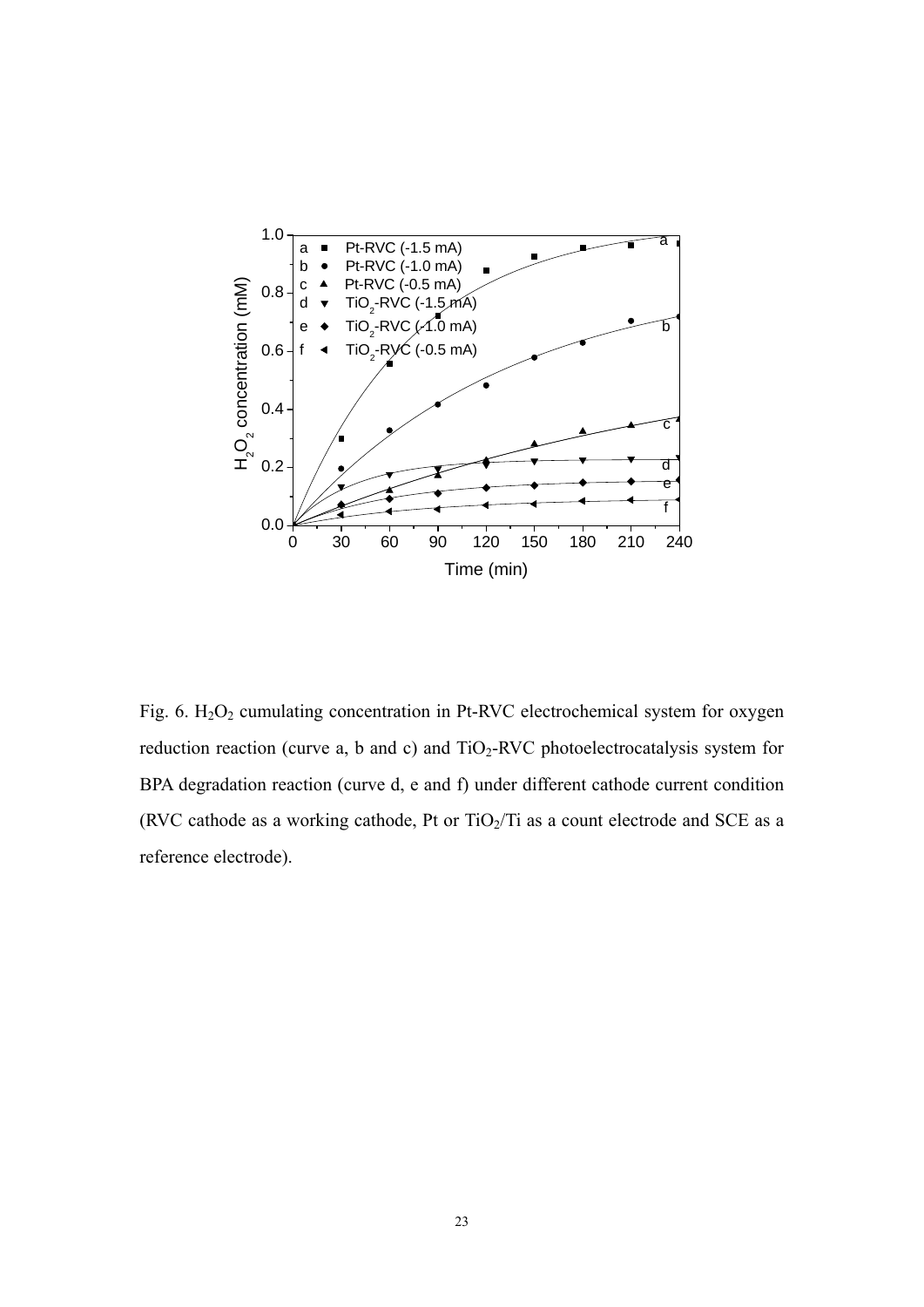

Fig. 7. (A) BPA degradation ratio and (B)  $TiO<sub>2</sub>/Ti$  electrode potential under different RVC cathode current intensity in TiO<sub>2</sub>/Ti-RVC photoelectrocatalytic reaction system.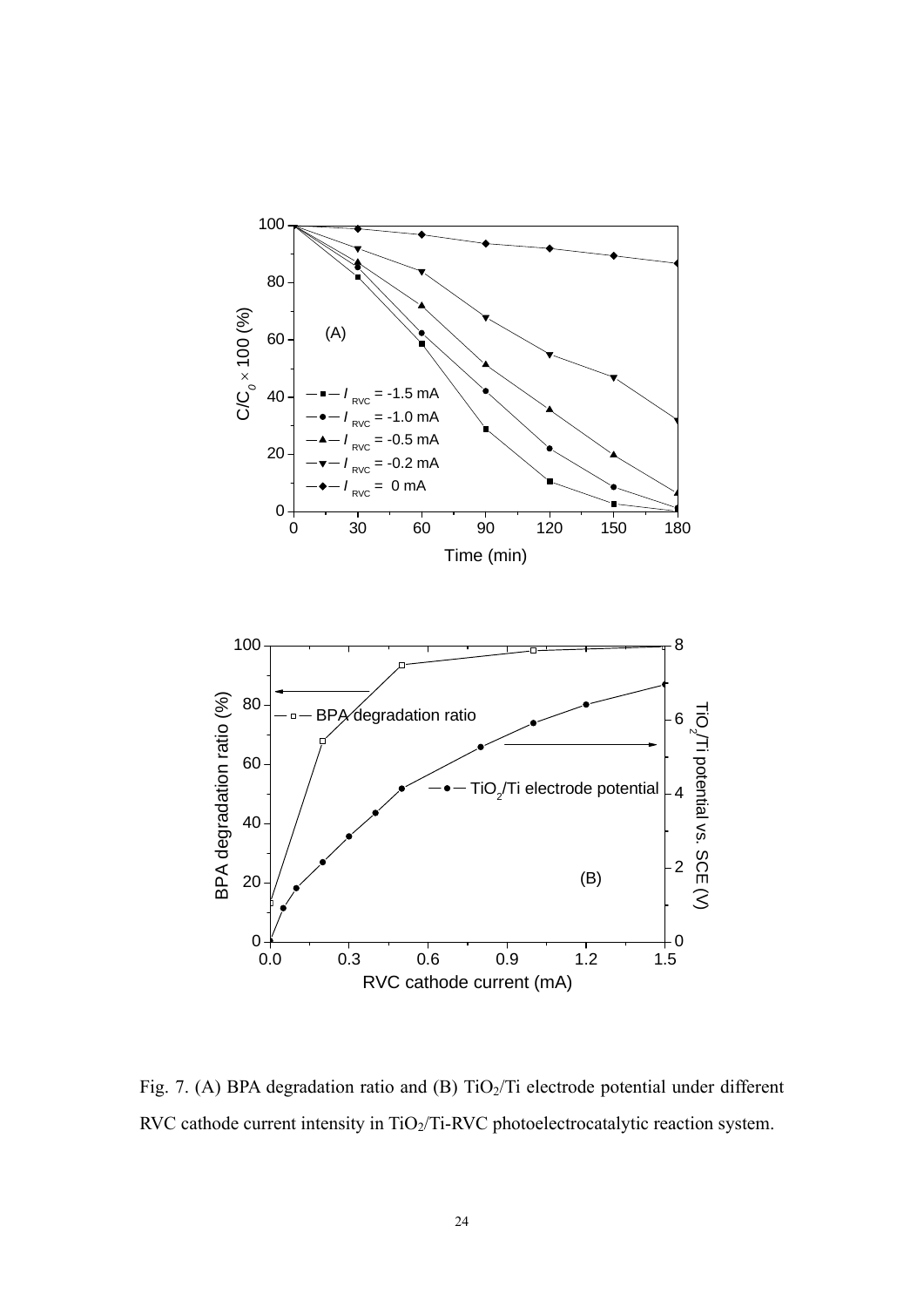

Fig. 8. Photocatalytic degradation of BPA by TiO<sub>2</sub>/Ti and Au-TiO<sub>2</sub>/Ti mesh electrode under UV or visible light illumination.